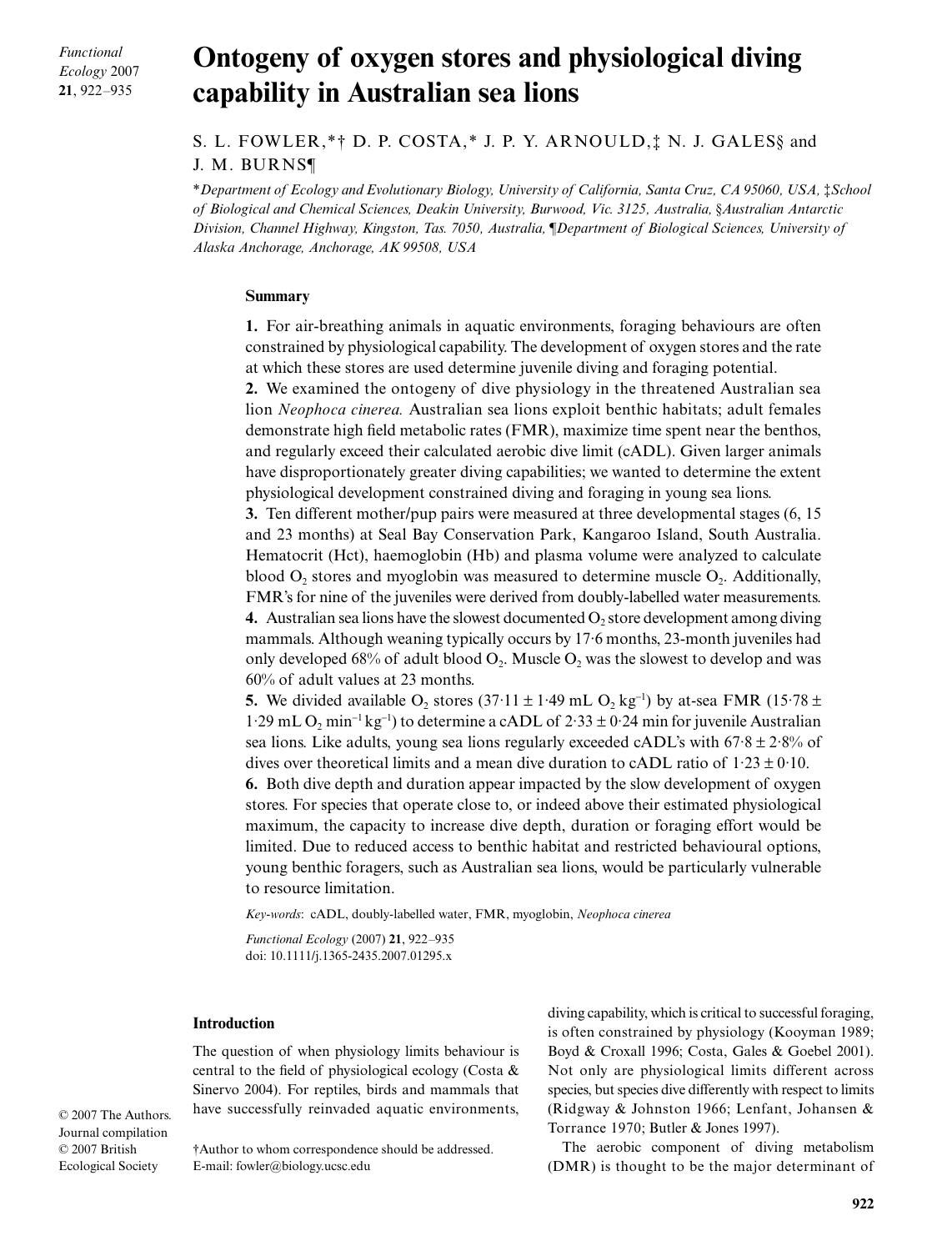diving capacity (Kooyman *et al.* 1980; Costa 1993; Ponganis, Kooyman & Castellini 1993). Theoretically, aerobic diving results in increased foraging time by minimizing variations in blood chemistry requiring extended recovery (Castellini, Davis & Kooyman 1988). Although diving anaerobically increases a single dive's duration, total time underwater is reduced as more time must be spent at the surface clearing accumulated lactate (LA) (Kooyman *et al.* 1980, 1983). Many air-breathing vertebrates dive within their limit of estimated  $O_2$  stores for the vast majority of dives (Kooyman *et al.* 1980; Dolphin 1988; Kooyman 1989).

The aerobic dive limit (ADL), or diving lactate threshold (DLT), is experimentally defined as the maximum dive duration without increases in blood LA (Kooyman *et al.* 1980, 1983; Butler 2006). It has only been directly measured in a few species (Kooyman *et al.* 1980, 1983; Williams, Friedl & Haun 1993; Ponganis *et al.* 1997a,b; Ponganis, Kooyman & Winter 1997c; Shaffer *et al.* 1997). However, these studies found ADL could be predicted by dividing available  $O<sub>2</sub>$  stores by  $O<sub>2</sub>$  consumption rates. This equation, the calculated aerobic dive limit (cADL), is a conceptual tool used as an index of aerobic and physiological capacity (Kooyman 1989).

In some species where adults are known to primarily dive aerobically, juveniles rely on energy produced anaerobically for a larger percentage of dives (Kooyman *et al.* 1983; Burns 1999). This is due to inexperience and a lower ADL. Divers are born with minimal  $O<sub>2</sub>$ stores that develop as they mature (Davis 1991; Horning & Trillmich 1997; Ponganis *et al.* 1999). Young animals have intrinsically higher metabolic rates and costs associated with growth (Brody 1945; Schmidt-Nielsen 1984; Thorson & Le Boeuf 1994). They appear unable to regulate heart rate, respiration, vasoconstriction or body temperature as effectively as adults, which would also limit diving ability (Rea & Costa 1992; Ponganis *et al.* 1993; Greaves *et al.* 2005).

Oxygen stores appear particularly important in determining dive potential (Horning & Trillmich 1997; Ponganis *et al.* 1999; Burns *et al.* 2005). Across different species, numerous studies found a positive relationship between total  $O_2$  stores and diving ability (Ridgway  $\&$ Johnston 1966; Lenfant *et al.* 1970; Keijer & Butler 1982). Muscle myoglobin (Mb) tends to be the most prominent and consistent physiological predictor of breath-hold endurance (Kooyman 1989; Kooyman & Ponganis 1998; Ponganis *et al.* 1999). In previous studies, Mb has been the slowest  $O<sub>2</sub>$  store to develop (Thorson & LeBoeuf 1994; Noren *et al.* 2001, Richmond, Burns & Rea 2006). Although few studies have examined otariids, they store proportionately more  $O_2$  in muscle than seabirds and phocids (Kooyman 1989), so extended Mb development may particularly constrain otariid pups.

© 2007 The Authors. Journal compilation © 2007 British Ecological Society, *Functional Ecology*, **21**, 922–935

Australian sea lions *Neophoca cinerea* (Péron) are excellent subjects to study otariid diving ontogeny as they are non-migratory and demonstrate extended dependency, during which pups begin diving. Pups

are suckled for  $17.6 \pm 0.1$  months, one of the longest lactation periods in pinnipeds thought to have evolved as an adaptation to a marine environment where resources are limited and show little seasonal fluctuation (Higgins 1993; Gales, Shaughnessy & Dennis 1994). As a result of small population size, small breeding colony size, exposure to human activities and evidence of population declines, Australian sea lions have recently been listed as threatened (EPBC Act 2000).

The Australian sea lion provides an intriguing system as one of few species in which adults regularly exceed cADL's, with almost 80% of dives over predicted limits (Costa *et al.* 2001). Adults spend 58% of time at-sea underwater and exhibit high field metabolic rates (FMR) (Costa & Gales 2003). Given the extreme foraging behaviour of adults and the potentially limited capabilities of younger animals, we wanted to examine diving ability in Australian sea lion pups and juveniles.

We investigated the ontogeny of  $O_2$  stores (hematocrit (Hct), haemoglobin (Hb), plasma volume, Mb), FMR and cADL in Australian sea lions. Although many studies have looked at one or more aspects of cADL development in marine mammals, this is the first to simultaneously measure blood and muscle  $O_2$  stores with FMR. By examining the extent physiology limits dive behaviour in young Australian sea lions, we can answer a central question in physiological ecology for this species, provide insight into its threatened status, and contribute to the emerging field of conservation physiology (Wikelski & Cooke 2006).

## **Materials and methods**

Fieldwork was conducted between June 2001 and August 2003 at Seal Bay Conservation Park, Kangaroo Island, South Australia (35°41′S, 136°53′E). A knownaged cohort of 55 pups (28 males and 27 females) was flipper-tagged in 2001 (Fowler *et al.* 2006). To ensure individuals were only measured once, mothers and pups received a subcutaneous passive microtransponder chip (Destron Fearing Corporation, South St Paul, MN, USA).

Mother/pup pairs were captured simultaneously, sedated with Isoflurane gas anaesthesia, and weighed with a digital scale  $(\pm 0.1 \text{ kg})$  (Gales & Mattlin 1998). Pairs were captured during three field seasons: (i) 6-month pups (March 2002); (ii) 15-month pups (November 2002); and (iii) 23-month juveniles (July 2003). Ten different mother/pup pairs were captured each season, with the exception of two 15-month pups and five 23-month juveniles, which were never observed suckling and were captured alone. Adult females suckling young pups were captured in place of their mothers. The remaining 23-month juveniles were observed suckling at least once during the field season, despite the fact weaning usually occurs by 17·6 months (Higgins 1993). In July 2003, only six 23-month juveniles (not sampled in March or November 2002) could be located. Therefore, age for the remaining juveniles

# **923**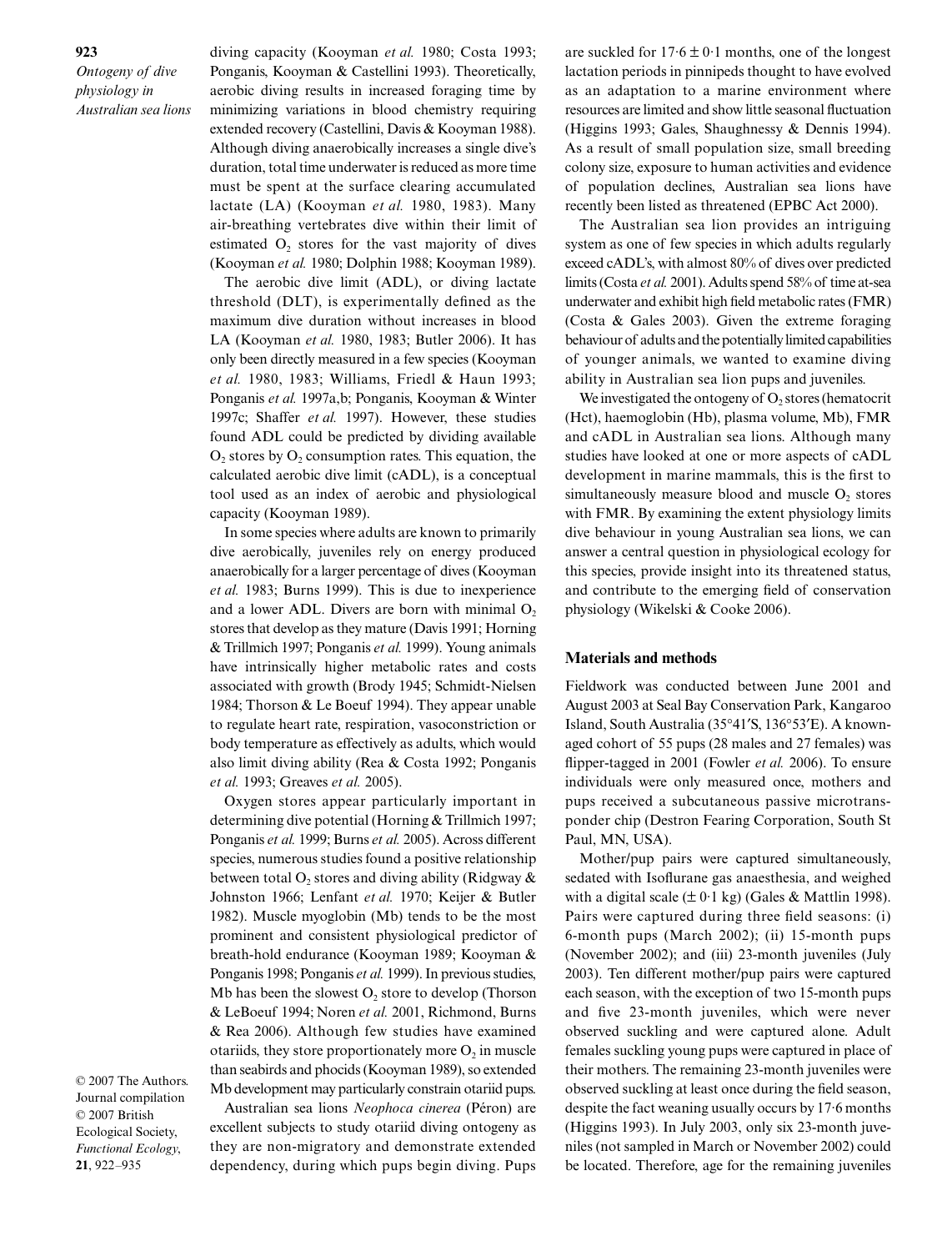was estimated using pelage condition and growth curves constructed from data on mass and standard length (Fowler 2005). One independent juvenile from the previous cohort (aged *c.* 3 years) was also captured and sampled in July 2003.

## HAEMATOLOGY

Hematocrit (Hct) declines as the spleen expands under general anaesthesia, so we took initial blood samples using manual restraint (Zapol *et al.* 1989; Ponganis et al. 1992; Costa, Gales & Crocker 1998). We measured Hct in quadruplicate the same day of collection in capillary tubes following centrifugation for 5 min at 11 500 r.p.m. For individuals that could not be sampled using manual restraint (one 6-month pup, one 15-month pup, two 23-month juveniles), we used a minimum of three sampling points and linear regression to hindcast Hct before administration of anaesthesia.

To determine whole-blood haemoglobin concentration (Hb), 10 µL whole blood were added to 2·5 mL Drabkins solution (Kit 525A, Sigma Diagnostics, St Louis, MO, USA) and later assayed in duplicate using the cyan-methhaemoglobin photometric method (ICSH 1967). Samples were read at 540 nm (Spectronic 1001, Bausch & Lomb, Rochester, NY, USA) and Hb was determined by comparison with standard dilution curves. Following methods for Hct, linear regression was used to hindcast Hb when necessary. We determined mean corpuscular haemoglobin content (MCHC) using the equation:

 $MCHC = (Hb \times 100) \times Hct - 1.$ 

## PLASMA VOLUME

Plasma volume was determined using Evans Blue dilution (ICSH 1967). A 10-mL blood sample was drawn from the caudal gluteal vein, followed by an intravenous injection of pre-weighed Evans Blue dye (Sigma Diagnostics) approximating a dosage of 0·6 mg kg<sup>−</sup><sup>1</sup> (Costa *et al.* 1998). The syringe was flushed with blood to ensure injections were intravenous and all dye was administered. Two to three serial samples followed at 10 min intervals.

Blood samples were kept on ice until centrifuged the same day for 10 min at 3400 revs min<sup>-1</sup>. Plasma was kept frozen for a maximum of 3 months, when samples were thawed and centrifuged for 10 min. Plasma optical densities were determined at 624 and 740 nm following El-Sayed, Goodall & Hainsworth (1995), with modifications by Foldager & Blomqvist (1991). Adjusted absorbances were logarithmically transformed and linear regression used to determine dye concentration at time of injection. If the regression was not significant or the line's slope was positive (two 6-month pups and three 23-month juveniles), adjusted absorbance values were averaged (Jørgensen *et al.* 2001; Arnould *et al.* 2003). Plasma volume was calculated as distributional volume of injected dye (El-Sayed *et al.* 1995).

## MYOGLOBIN

Biopsies were collected from the dorsal triceps and pectoralis complex locomotor muscles to analyze Mb. Additionally, we obtained muscle opportunistically from 10 fresh carcasses, ranging in age from 1 week to adult. Samples were frozen at <sup>−</sup> 80 °C until analyses. We determined Mb following methodology detailed in Reynafarje (1963), as modified by Castellini & Somero (1981). Buffer blanks and elephant seal muscle of known Mb were used as assay controls.

# TOTAL OXYGEN STORES

We determined total available  $O_2$  stores by adding stores in blood, muscle and lungs (Lenfant *et al.* 1970; Kooyman et al. 1983; Kooyman 1989). Blood O<sub>2</sub> stores were calculated as the sum of arterial and venous  $O_2$ :

Arterial  $O_2 = Vb \times 0.33 \times Ca_{O_2}$ Venous  $O_2 = Vb \times 0.66 \times Ca_{O_2} \times SV_{O_2}$ 

where  $Vb$  is blood volume,  $0.33$  is the percentage arterial blood, 0·66 is the percentage venous blood,  $Ca_{O_2}$  (capacitance coefficient of  $O_2$  in blood) = Hb  $\times$ 1.34 mL O<sub>2</sub>, and  $SV_{O_2}$  is O<sub>2</sub> saturation of venous blood. An O<sub>2</sub> carrying capacity of 1.34 mL O<sub>2</sub> (g<sup>-1</sup>) was assumed (Kooyman 1989). We also assumed 75% of arterial blood  $O_2$  was available during a dive (with 15% used to maintain vital body and brain functions; 95% O2 saturation to 20%: Ponganis *et al.* 1997c; Costa *et al.* 2001) and mixed venous blood had an  $O_2$  content 5% by volume less than initial  $Ca_{O_2}$  (Ponganis *et al.*) 1993), so  $SV_{O_2} = [(Ca_{O_2} - 50)(Ca_{O_2})^{-1}] \times 100$  (Davis & Kanatous 1999).

Muscle  $O_2$  stores were calculated using the equation:

Muscle O<sub>2</sub> = Mb  $\times$  1 · 34 mL O<sub>2</sub>  $\times$  body mass  $\times$  0 · 3

where 0·3 is the fraction of muscle mass in the body (Kooyman *et al.* 1983). This is also identical to the fraction of muscle mass found from complete dissection of 1-month Steller sea lion *Eumetopias jubatus* pups (Richmond *et al.* 2006). For two 23-month-old juveniles for which muscle biopsies were not available, mean Mb determined for the age class was used to calculate muscle  $O<sub>2</sub>$ .

Following Costa *et al.* (2001), lung  $O_2$  stores were derived from allometric estimates of lung volume for otariids:

Lung 
$$
O_2 = V_i \times 0.15 \text{ FO}_2
$$

where  $V_i$  (diving lung volume) =  $0.5 \times 0.10 \times \text{mass}^{0.95}$ and  $0.15$  FO<sub>2</sub> is O<sub>2</sub> extracted from air in the lungs (Kooyman *et al.* 1971; Kooyman 1989).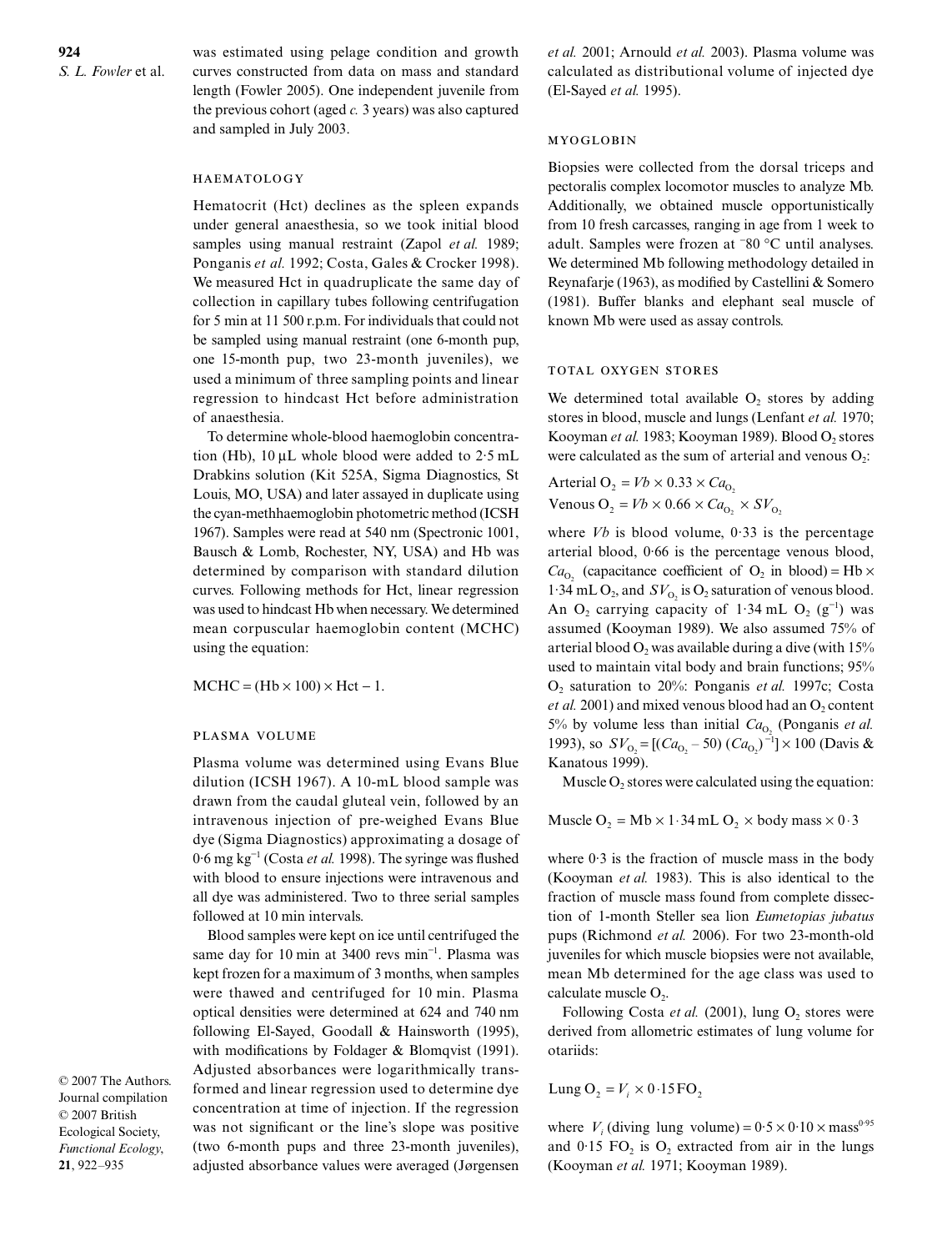## FIELD METABOLIC RATES (FMR)

Concurrent measurements of CO<sub>2</sub> production and diving behaviour were carried out on eight of the 23-month Australian sea lions and the one 3-year-old to determine at-sea metabolism using oxygen-18 doubly-labelled water (Lifson & McClintock 1966; Nagy & Costa 1980; Speakman 1997). For comparison with published adult FMR, methodologies were identical to Costa & Gales (2003).

Pre-injection blood samples were taken to determine isotope background values, followed by intraperitoneal injections of 60–80 mL 15% oxygen-18 water  $(H_2^{18}O)$ and 18·5 MBq/mL tritiated water (HTO) in 3 mL sterile saline. Syringes were weighed ( $\pm 0.001$  g) before and after injections to determine masses injected. After 3 h equilibration, body mass was recorded and a 10 mL blood sample collected to determine isotope concentrations at the start of the experimental period. Juveniles were equipped with Wildlife Computers (Redmond, WA, USA) time/depth recorders (TDR's) and VHF radio transmitters (Sirtrack Ltd, Havelock, New Zealand) (Fowler *et al.* 2006). Juveniles were recaptured after 5–8 days to record body mass, collect final blood samples, and recover TDR's.

Tritium specific activity was determined by scintillation spectrometry (Tri-Carb 2100TR, Packard, Canberra, ACT, Australia) of duplicate aliquots 0·2 mL pure water (distilled from plasma samples) in 10 mL scintillation fluid (Ultima Gold scintillation fluid, Packard Bio Science, Meriden, CT, USA). Specific activity of  $H_2^{18}O$  was determined by mass ratio spectrometry (Metabolic Solutions, Nashua, NH, USA).

Initial dilutions of  $H_2^{18}O$  were used to determine total body water (TBW) (Nagy & Costa 1980). Final TBW was calculated by the equation from initial TBW corrected for change in mass. We calculated lean body mass from TBW, assuming a hydration constant of 74·2% reported for California sea lions *Zalophus californianus* (Oftedal, Iverson & Boness 1987), and calculated CO<sub>2</sub> production using Speakman's (1997) two-pool model to correct for errors associated with isotope fractionation. Water influx was calculated using equations (5) and (6) in Nagy  $& Costa (1980)$ , assuming an exponentially changing body water pool.

As Australian sea lions' diet is not well-known and six juveniles were observed suckling at least once during the field season, we followed calculations for Steller sea lion juveniles (Richmond *et al.* 2006) and used a respiratory quotient (RQ) of  $0.76$  (19 $\cdot$ 3 kJ L<sup>-1</sup> O<sub>2</sub>). This assumes a 50 : 50 lipid : protein fuel source intermediate between nursing pups' lipid-rich diet and foraging adult's protein-rich diet (Schmidt-Nielsen 1997; Iverson, Frost & Lang 2002). Assuming a diet of 100% lipid or 100% protein alters the RQ by less than  $5%$ . We divided CO<sub>2</sub> production by RQ to determine  $O_2$  consumption.

© 2007 The Authors. Journal compilation © 2007 British Ecological Society, *Functional Ecology*, **21**, 922–935

Data collected over measurement intervals included variable amounts of onshore FMR and were normalized

to estimate metabolism at-sea. Percentages of time spent at-sea were calculated from TDR data and following methods from Costa & Gales (2003) for adult Australian sea lions, we plotted FMR data (containing both at-sea and onshore components) as a function of percentage time spent at-sea. Least squares linear regression was used to predict FMR for each animal at their respective percentage time spent at-sea (Costa & Gales 2003). The difference (residual) between predicted and actual FMR was added to extrapolated FMR where the animal spent 0% time at-sea to determine onshore metabolism. At-sea FMR was calculated from the equation:

 $FMR = at-sea FMR$  (% time at-sea) + onshore  $FMR$ (% time ashore).

# CALCULATED AEROBIC DIVE LIMIT (CADL)

We calculated cADL's based on equations from Kooyman *et al.* (1980, 1983):

cADL (min) = total  $O_2$  (available blood  $O_2$  + muscle  $O_2$ + lung  $O_2$ ) (at-sea FMR)<sup>-1</sup>.

Dive behaviour data recorded from these juveniles and reported in Fowler *et al.* (2006) were used to calculate percentages of dives over cADL and ratios of mean dive duration to cADL.

For comparison with at-sea FMR, we substituted estimates of otariid DMR from the literature and recalculated cADL's for juvenile Australian sea lions. Hastie, Rosen & Trites (2006) used metabolic rates of Steller sea lion females trained to dive to depth in the open ocean to construct a model predicting  $O_2$ consumption. Although some studies have shown during prolonged breath-holds adult pinnipeds may lower metabolism to resting (Hurley & Costa 2001; Sparling & Fedak 2004), young pinnipeds have less metabolic control and juvenile Weddell seals *Leptonychotes weddellii* appear unable to do so; cADL's based on resting metabolism (RMR) overestimated ADL's indicated by changes in LA by 60% (Rea & Costa 1992; Ponganis *et al.* 1993; Burns & Castellini 1996). We therefore chose  $2 \times RMR$  (determined by multiplying BMR by age-specific scaling factors estimated for Steller sea lions: Winship, Trites & Rosen 2002) to represent minimum cost of transport (Feldkamp 1987; Costa 1991; Arnould & Boyd 1996). Finally, based on the only direct measurements of ADL in an otariid, we used a value of 17 $\cdot$ 8 mL O<sub>2</sub> min<sup>-1</sup> kg<sup>-1</sup> determined by measuring post-submersion blood LA in similarlysized (41·4 kg) juvenile California sea lions (Ponganis *et al.* 1997c).

Using the different estimates of DMR, surface metabolic rates (MR) were then calculated from:

at-sea FMR =  $DMR$  (% time diving) + surface MR (% surface time).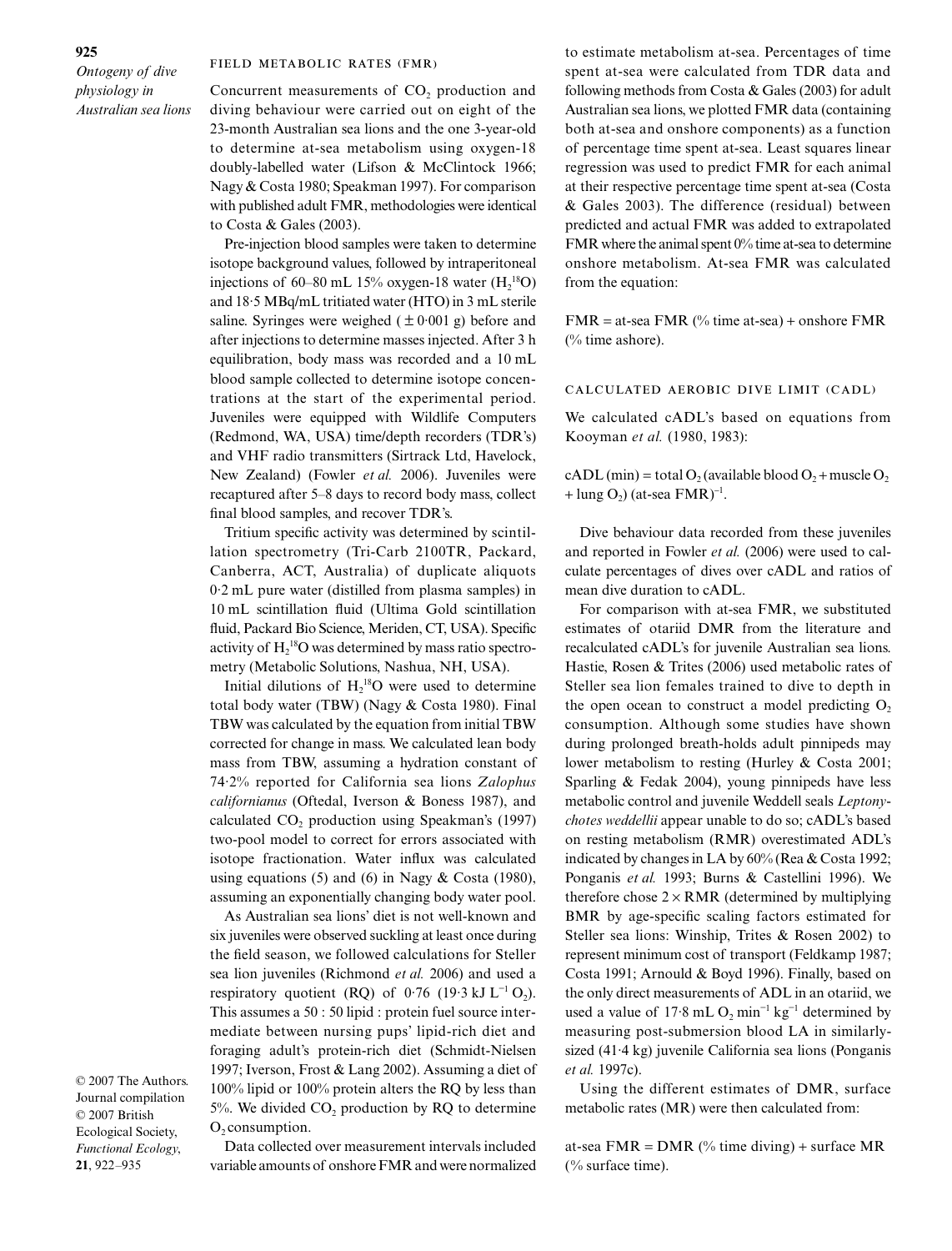When statistical differences were determined by one-way analysis of variance, post-hoc comparisons were made using Tukey tests. If transforming data did not achieve normality and equal variances, differences were determined by Kruskal–Wallis one-way analysis of variance on ranks and Dunn's post-hoc test was used.

# **Results**

## HAEMATOLOGY

Australian sea lions had fully developed adult Hct and Hb by 15 months (Table 1). Six-month pups were the only age class with significantly lower Hct and Hb (Hct:  $H_3 = 28.85$ ,  $P < 0.001$ ; Hb:  $H_3 = 24.21$ , *P <* 0·001). Values for adult females agree closely with published values for this species (Costa *et al.* 2001). As there were no significant differences between sexes within age classes, data were combined ( *t*-test:  $t_7 = 0.11$ ,  $P = 0.92$ ). There were no significant differences between age classes for MCHC  $(F_{3,46} = 2.19, P = 0.10)$ , which remained relatively constant throughout development and was  $34.6 \pm 0.5$  g/dL at 6 months,  $35.4 \pm 0.9$  g/dL at 15 months,  $38.5 \pm 0.6$  g/dL at 23 months and  $35.8 \pm 1.1$  g/dL for adult females.

#### PLASMA VOLUME

Plasma and blood volumes were slower to develop (Table 1). Well beyond the age of average weaning, 23-month juveniles demonstrated mass-specific blood volumes only 68% of adult blood volumes. Pups had significantly lower mass-specific plasma and blood volumes than adult females (plasma volume:  $F_{3,20}$  = 6.89,  $P = 0.002$ ; blood volume:  $F_{3,20} = 10.03$ ,  $P \le 0.001$ ) and although plasma volumes for 23-month juveniles were lower than adult values, this was not significant  $(P = 0.08)$ . Plasma volume was 10% of lean body mass in both juvenile and adult Australian sea lions.

## MYOGLOBIN

Muscle Mb increased linearly with age  $(r^2 = 0.82)$ ,  $P < 0.001$ ) and mass ( $r^2 = 0.80$ ,  $P < 0.001$ ). However, development was comparatively slow: 23-month juveniles only developed Mb to 60% of adult capacities (Table 1). Muscle Mb was significantly different across age classes  $(F_{4,16} = 49.63, P \le 0.001)$ , with the exception of values between 15 and 23 months  $(P = 0.07)$ . The measured Mb for adult females  $(2.7 \pm 0.1 \text{ g}/100 \text{ g})$ wet tissue) agrees closely with the published value  $(2.8 \text{ g\%})$  and the difference is within the assay's resolution (Costa *et al.* 2001).

© 2007 The Authors. Journal compilation © 2007 British Ecological Society, *Functional Ecology*, **21**, 922–935

## TOTAL OXYGEN STORES

Mass-specific blood, muscle and total  $O_2$  stores were significantly higher in older animals (blood:  $F_{3,20}$  = 19·28, *P <* 0·001; muscle: *F*3,14 = 58·46, *P <* 0·001;

| ages and <i>n</i> is given in parentheses below other values. Although hematocrit |                       |                       |                                     |                        |                                 |                       | and haemoglobin were fully developed by 15 months, plasma volume, blood volume, and muscle myoglobin were slower to develop |                    |
|-----------------------------------------------------------------------------------|-----------------------|-----------------------|-------------------------------------|------------------------|---------------------------------|-----------------------|-----------------------------------------------------------------------------------------------------------------------------|--------------------|
| Age (months)                                                                      | Mass (kg)             | Hematocrit (%)        | Haemoglobin<br>$(\epsilon dL^{-1})$ | volume $(L)$<br>Plasma | Plasma volume<br>$(mL kg^{-1})$ | volume $(L)$<br>Blood | <b>Blood</b> volume<br>$(mL kg^{-1})$                                                                                       | Myoglobin $(g\%)$  |
| $5.1 \pm 0.2$ (5.4–7.1)                                                           | $30.0 \pm 1.7$ * (10) | $39.3 \pm 1.0* (10)$  | $13.6 \pm 0.5*$ (10)                | $1.6 \pm 0.1*$ (7)     | $52.4 \pm 5.4*(7)$              | $2.6 \pm 0.2*(7)$     | $83.5 \pm 7.5*$ (7)                                                                                                         | $0.8 \pm 0.2*(4)$  |
| $4.5 \pm 0.2 (13.4 - 15.7)$                                                       | $44.5 \pm 2.0*(10)$   | $-1.4 \pm 0.7(10)$    | $18.2 \pm 0.4$ (10)                 | $2.0 \pm 0.2*(10)$     | $45.6 \pm 3.4*$ (10)            | $4.2 \pm 0.4*$ (10)   | $(01) * 1.7 + 8.56$                                                                                                         | $-3 \pm 0.1*$ (5)  |
| $22.6 \pm 0.2 (22.1 - 22.9)$                                                      | $48.3 \pm 2.6*(9)$    | $49.5 \pm 1.0$ (9)    | $19.0 \pm 0.4$ (9)                  | $2.8 \pm 0.3*(8)$      | $60.1 \pm 4.1$ (8)              | $5.7 \pm 0.6*$ (8)    | $120.9 \pm 8.6*$ (8)                                                                                                        | $1.6 \pm 0.2* (6)$ |
| 3 years                                                                           | 65.0(1)               | 1.6(1)                | (1)9.6                              | 4.4(1)                 | 68(0)                           | 9.1(1)                | 40.6(1)                                                                                                                     | 2.2(1)             |
| Adult                                                                             | $88.2 \pm 2.1(21)$    | $51 - 7 \pm 0.5$ (21) | $18.6 \pm 0.6$ (21)                 | $6.7 \pm 1.3$ (2)      | $83.7 \pm 12.5$ (2)             | $(4.2 \pm 3.0)$ (2)   | $(78.3 \pm 30.9)$ (2)                                                                                                       | $2.7 \pm 0.1$ (3)  |

**Table 1.** Summary of O2 storage parameters for different age classes of Australian sea lions (mean ± SE); \* = values significantly different from adult. Ranges of ages are reported in parentheses following mean

Table 1. Summary of O<sub>2</sub> storage parameters for different age classes of Australian sea lions (mean ± SE); \* = values significantly different from adult. Ranges of ages are reported in parentheses following mean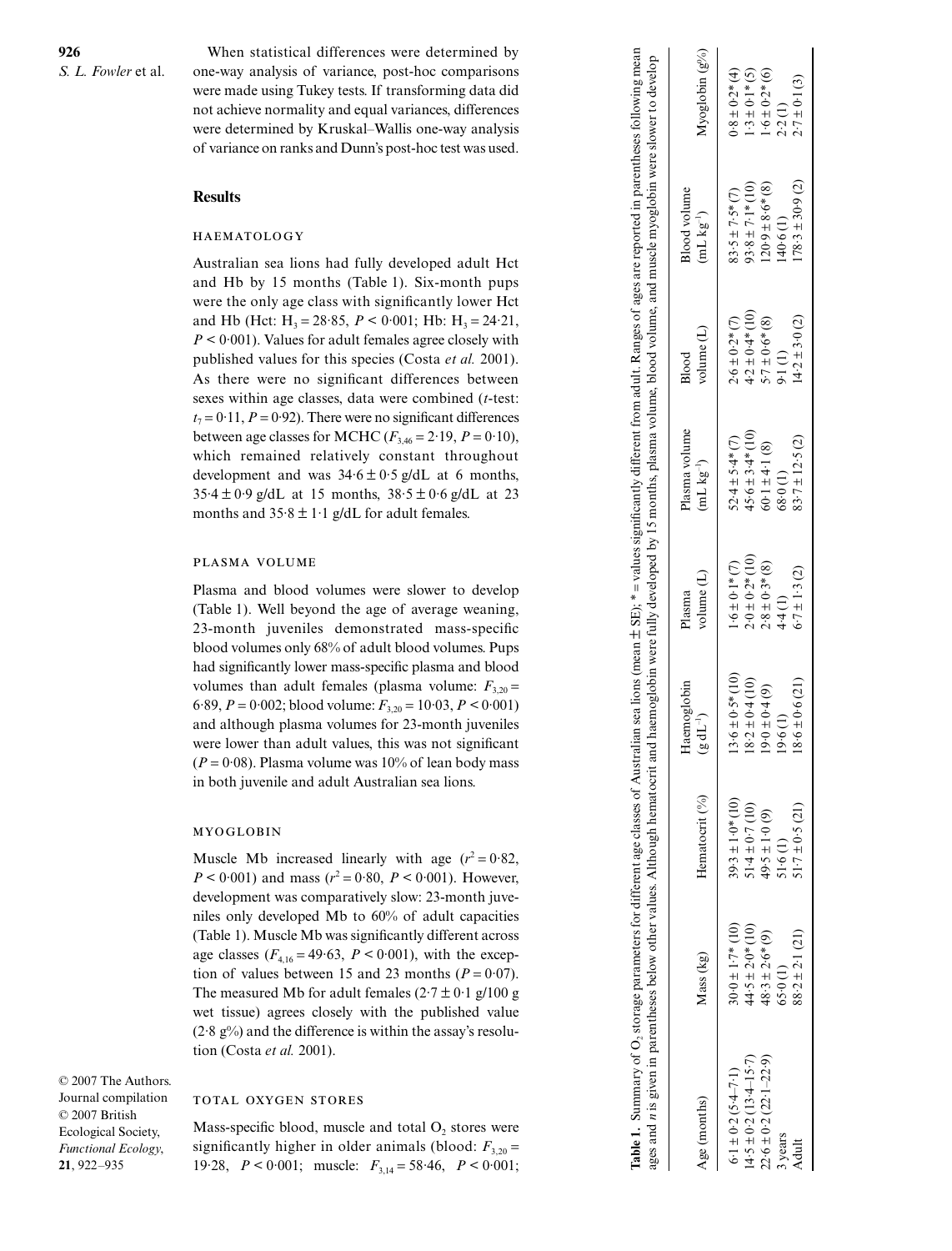

Fig. 1. Mean mass-specific O<sub>2</sub> stores for different age classes of Australian sea lions. Each bar's height represents total stores and bars are divided into three shades to depict different storage compartments. The percentage of total  $O_2$ represented by each compartment is written in the bar.

total:  $F_{3,27} = 56.73$ ,  $P < 0.001$ ) and had not reached adult capacities by 23 months (Fig. 1). Even by 3 years, mass-specific blood  $O_2$  was only 29 $\cdot$ 0 mL  $O_2$  kg<sup>-1</sup>, muscle  $O_2$  was 8·7 mL  $O_2$  kg<sup>-1</sup> and total stores were 43·8 mL  $O_2$  kg<sup>-1</sup> (78% of adult total stores). Total available mass-specific  $O_2$  stores increased significantly with age  $(r^2 = 0.66, P < 0.001)$  and mass  $(r^2 = 0.70,$  $P < 0.001$ ).

Mean and maximum dive depth (Fig. 2a,b), and mean  $(r^2 = 0.51, P \le 0.001)$ , and maximum dive duration  $(r^2 = 0.56, P \le 0.001)$  increased with increasing O2 stores (Fowler *et al.* 2006).

#### FIELD METABOLIC RATES (FMR)

Mean FMR for 23-month juveniles was  $15.44 \pm 1.30$ mL  $O_2$  min<sup>-1</sup> kg<sup>-1</sup> (see Appendix for FMR data). Field metabolism for the 3-year-old was  $18.25$  mL  $O_2$  min<sup>-1</sup> kg<sup>-1</sup>. Mass-specific FMR's were slightly higher for juveniles than values calculated for adult Australian sea lions using Speakman's (1997) two-pool model (Costa & Gales 2003), although this was not significant  $(t_{27} = 0.26, P = 0.80)$ . At-sea FMR was calculated to be  $15.78 \pm 1.29$  mL O<sub>2</sub> min<sup>-1</sup> kg<sup>-1</sup> at 23 months and 18.41 mL  $O_2$  min<sup>-1</sup> kg<sup>-1</sup> at 3 years.

#### CALCULATED AEROBIC DIVE LIMIT (CADL)

By dividing total available  $O_2$  by at-sea FMR, we found juvenile Australian sea lions developed a cADL of  $2.33 \pm 0.24$  min by 23 months (Table 2). Like adults, juveniles exceeded cADL's on the majority of dives (Table 2). Furthermore, there were no significant differences between ratios of mean dive duration to cADL for adults and juveniles  $(t_{17} = -1.29, P = 0.90)$ , indicating both groups exceeded cADL's to similar extents.

Journal compilation © 2007 British Ecological Society, *Functional Ecology*, **21**, 922–935

© 2007 The Authors.

There were no significant differences between DMR's determined from FMR, at-sea FMR, predicted  $O<sub>2</sub>$  consumption,  $2 \times RMR$ , and post-submersion LA  $(F_{4,38} = 1.41, P = 0.25$ : Table 3). The mass-specific



**Fig. 2.** Total mass-specific O<sub>2</sub> stores in relation to dive depth for different age classes of Australian sea lions (Fowler *et al.* 2006). Symbols represent individual animals. (a) Mean  $(r^2 = 0.67, P < 0.001)$  and (b) maximum  $(r^2 = 0.68, P < 0.001)$ dive depth increased significantly with  $O<sub>2</sub>$  stores.

value predicted for Steller sea lions diving to 50 m was remarkably similar to FMR and at-sea FMR measurements for juvenile Australian sea lions diving to depths of 44 ± 4 m (Fowler *et al.* 2006; Hastie *et al.* 2006; Table 3). There were also no significant differences between percentages of dives over cADL  $(F_{4,33} = 0.44,$  $P = 0.78$ ), ratios of mean dive duration to cADL  $(F_{4,38} = 1.16, P = 0.35)$ , or surface MR  $(F_{4,30} = 0.10,$  $P = 0.98$ ; Table 3).

There were increases in minimum post-dive surface intervals (PDSI) as Australian sea lion juveniles approached cADL's (Fig. 3a,b), with minimum PDSI's 2·2 times longer for dives over cADL's than dives under (Fowler *et al.* 2006).

# **Discussion**

Juvenile Australian sea lions well beyond the age of average weaning had not developed adult O<sub>2</sub> stores. Juveniles were also not reaching adult dive depths or durations, suggesting they are limited by physiological capability. Like adults, juveniles appeared to be operating close to, or above their estimated physiological maximum, with the majority of dives over cADL's. These factors suggest juvenile Australian sea lions have limited ability to compensate for environmental fluctuations, restricted potential foraging habitat and restricted behavioural options.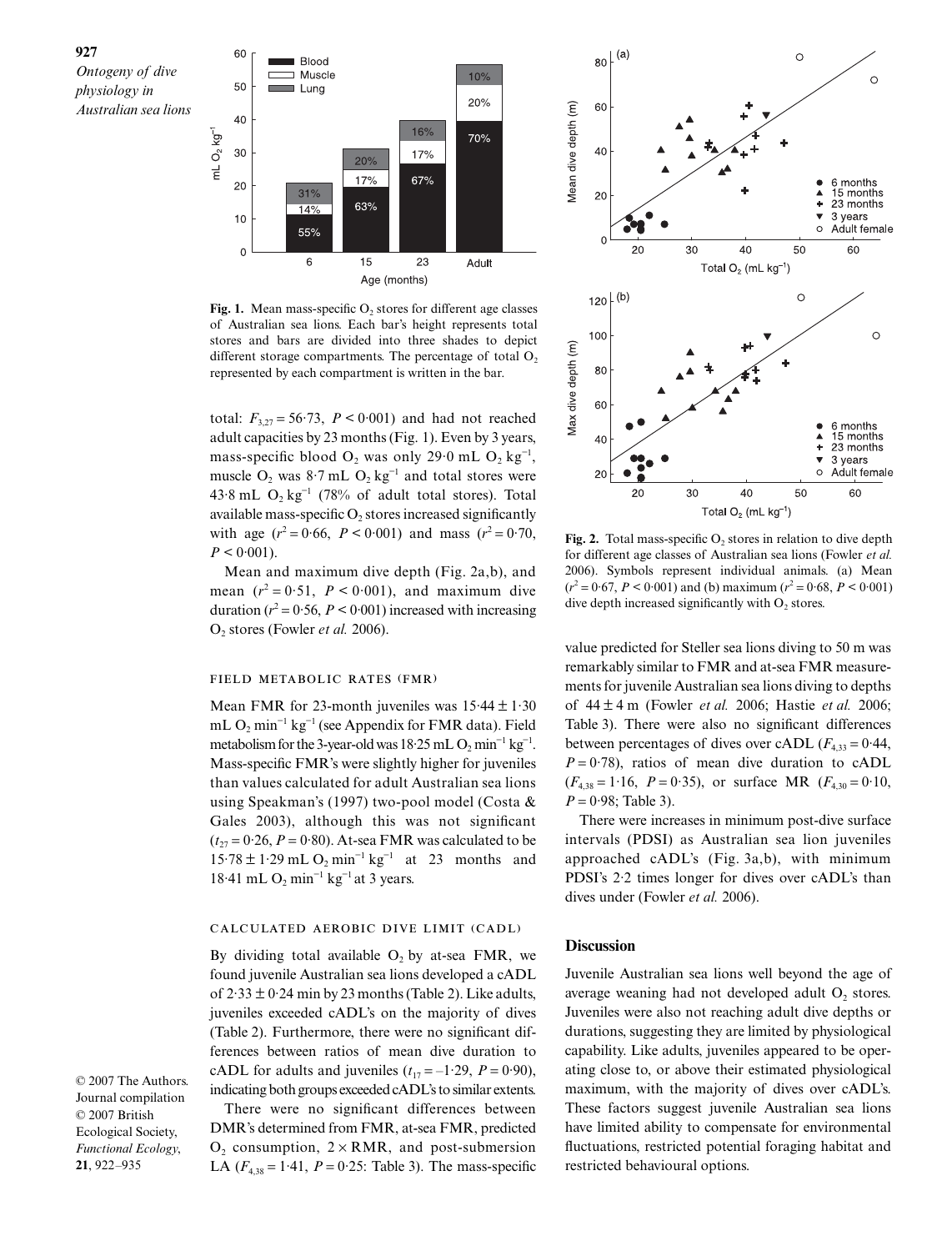**Table 2.** Calculated aerobic dive limits (cADL) for Australian sea lions (mean  $\pm$  SE). Values for adult females from Costa *et al.* (2001);  $*$  = values *S. L. Fowler* et al. significantly different from adult. Masses are presented as means from initial captures and recaptures. At-sea field metabolic rates (FMR) were calculated using equations from Speakman (1997) and corrected for percentage of time spent onshore. Juvenile total available  $O<sub>2</sub>$  stores were significantly lower than adult ( $t_{19} = -7.72$ ,  $P < 0.001$ ), but juveniles exceeded cADL's as often ( $t_{16} = 1.81$ ,  $P = 0.09$ )

| Animal ID                        | Age<br>(months)                    | Mean<br>mass (kg)                             | Total available<br>$O_2(mL)$                                   | At-sea FMR<br>$(mL O, min^{-1})$                       | cADL<br>(min)                              | Mean dive<br>duration (min)                 | Dives<br>$cADL$ $(\%)$                    | Mean dive<br>duration $(cADL)^{-1}$        |
|----------------------------------|------------------------------------|-----------------------------------------------|----------------------------------------------------------------|--------------------------------------------------------|--------------------------------------------|---------------------------------------------|-------------------------------------------|--------------------------------------------|
| AD                               | $22 \cdot 1$                       | 58.5                                          | 1456                                                           | 780.25                                                 | 1.87                                       | 2.96                                        | 73.5                                      | 1.59                                       |
| <b>ED</b>                        | 22.4                               | 43.9                                          | 1907                                                           | 659.05                                                 | 2.89                                       | 2.79                                        | 63.8                                      | 0.96                                       |
| EL                               | 22.8                               | 40.8                                          | 1281                                                           | 771.07                                                 | 1.66                                       | 2.50                                        | 67.4                                      | 1.50                                       |
| FI                               | 22.9                               | 59.8                                          | 2421                                                           | 944.78                                                 | 2.56                                       | 2.50                                        | 55.2                                      | 0.98                                       |
| GO                               | 22.2                               | 45.8                                          | 1449                                                           | 526.53                                                 | 2.75                                       | 2.80                                        | 67.8                                      | 1.02                                       |
| LE                               | 22.6                               | $50-1$                                        | 1698                                                           | 1005.45                                                | 1.66                                       | 2.61                                        | 78.2                                      | 1.58                                       |
| WI                               | 22.8                               | 41.5                                          | 1619                                                           | 468.87                                                 | 3.45                                       | 3.70                                        | 69.5                                      | 1.07                                       |
| MA                               | 22.9                               | $41-1$                                        | 1519                                                           | 834.47                                                 | 1.82                                       | 2.14                                        | 66.9                                      | $1-18$                                     |
| Juvenile mean<br>SC.<br>Cow mean | $22.6 \pm 0.1$<br>3 years<br>Adult | $47.7 \pm 2.7*$<br>$67 - 7$<br>$77.8 \pm 3.8$ | $1668.8 \pm 126.2^*$<br>2849<br>$3656 \cdot 0 \pm 179 \cdot 0$ | $748.81 \pm 66.67*$<br>1246.57<br>$1589.91 \pm 101.53$ | $2.33 \pm 0.24$<br>2.29<br>$2.34 \pm 0.11$ | $2.75 \pm 0.16*$<br>2.75<br>$3.14 \pm 0.16$ | $67.8 \pm 2.8$<br>68.70<br>$79.4 \pm 4.8$ | $1.23 \pm 0.10$<br>1.20<br>$1.38 \pm 0.11$ |

## **BLOOD OXYGEN STORES**

Hematocrit (Hct) and Hb increased while MCHC remained constant, suggesting although red blood cells mature early, young pups have fewer cells. However, Hct and Hb were fully developed by 15 months, so lower blood  $O<sub>2</sub>$  stores in older pups resulted from differences in mass-specific blood volumes (Table 1). Age-specific differences in plasma and blood volumes may be largely due to changes in body composition and hydration. We found, like harbour seals *Phoca vitulina* and Steller sea lions, although mass-specific plasma and blood volumes fluctuated throughout development, ratios of plasma volume to lean body mass remained relatively constant (Burns *et al.* 2005; Richmond *et al.* 2006).

## MUSCLE OXYGEN STORES

Increases in  $Mb$  and muscle  $O$ , stores lagged behind development of blood  $O_2$  stores in Australian sea lions. In previous studies on diving vertebrates, Mb had also not reached adult levels by onset of independent foraging (Weber, Hemmingsen & Johansen 1974; Thorson & LeBoeuf 1994; Noren *et al.* 2001). As Mb is the slowest  $O_2$  storage parameter to mature in species studied to date, its development appears to be a major limiting factor on diving ability in juveniles.

Because Australian sea lions have to meet physiological demands of benthic diving at an early age, they may deal with prolonged development in muscle by storing proportionately more  $O_2$  in blood and less in muscle than other pinnipeds (Fowler *et al.* 2006). On average, adult otariids store  $51\%$  of total O<sub>2</sub> in blood and 33% in muscle (Kooyman 1989; Richmond *et al.* 2006) and phocids store 65% in blood and 25% in muscle (Kooyman 1989; Burns *et al.* 2005; Noren, Iverson & Boness 2005). Australian sea lion adults store 70% in blood and 20% in muscle (Costa *et al.* 2001), which more closely resembles stores of deeper diving phocids than otariids. In Australian sea lion juveniles, blood  $O<sub>2</sub>$  stores accounted for  $1.53 \pm 0.20$  min (62.2%) of cADL's and muscle O<sub>2</sub> stores accounted for  $0.47 \pm 0.06$  min (19.7%).

# TOTAL OXYGEN STORES

Protracted blood volume and Mb maturation, as well as low body mass contributed to low total available  $O<sub>2</sub>$ stores in pups and juveniles. Fowler *et al.* (2006) reported young Australian sea lions dived benthically

**Table 3.** Summary of different diving metabolic rates (DMR) used to calculate aerobic dive limits (cADL) in juvenile Australian sea lions ( $n = 8$ , mean  $\pm$  SE). Field metabolism (FMR) was determined using doubly-labelled water (Lifson & McClintock 1966); at-sea FMR (bold) was corrected for percentage of time spent onshore. For comparison, predicted O<sub>2</sub> consumption for Steller sea lions (SSL) diving to 50 m (Hastie *et al.* 2006), 2 × resting metabolism (RMR) representing minimum cost of transport, and DMR determined by measuring post-submersion blood lactate (LA) in similarly-sized juvenile California sea lions (CSL) (Ponganis *et al.* 1997c) are presented. There were no significant differences between alternate cADL's (*H*<sup>4</sup> = 3·22, *P* = 0·52)

|                    | DMR method             | Diving MR<br>$(mL O, min^{-1} kg^{-1})$ | $cADL$ (min)    | Dives<br>$cADL$ $(\%)$ | Mean dive<br>duration $(cADL)^{-1}$ | Surface MR<br>$(mL O, min^{-1} kg^{-1})$ |
|--------------------|------------------------|-----------------------------------------|-----------------|------------------------|-------------------------------------|------------------------------------------|
| uthors.<br>ilation | <b>FMR</b>             | $15.44 \pm 1.30$                        | $2.39 \pm 0.25$ | $66.7 \pm 2.8$         | $1.21 \pm 0.10$                     | $16.54 \pm 1.27$                         |
|                    | at-sea FMR             | $15.78 \pm 1.29$                        | $2.33 \pm 0.24$ | $67.8 \pm 2.8$         | $1.23 \pm 0.10$                     | $15.78 \pm 1.29$                         |
| ciety,             | SSL predicted          | $15-40$                                 | $2.30 \pm 0.11$ | $67.7 \pm 4.4$         | $1.25 \pm 0.09$                     | $16.25 \pm 4.29$                         |
|                    | $2 \times RMR$         | $17.53 \pm 0.21$                        | $2.02 \pm 0.11$ | $71.4 \pm 3.8$         | $1.42 \pm 0.11$                     | $11.45 \pm 4.39$                         |
| ology,             | CSL post-submersion LA | 17.80                                   | $1.99 \pm 0.11$ | $71.5 \pm 3.8$         | $1.44 \pm 0.11$                     | $10.97 \pm 4.42$                         |

 $© 2007$  The A Journal compi © 2007 British Ecological Soc *Functional Eco* **21**, 922–935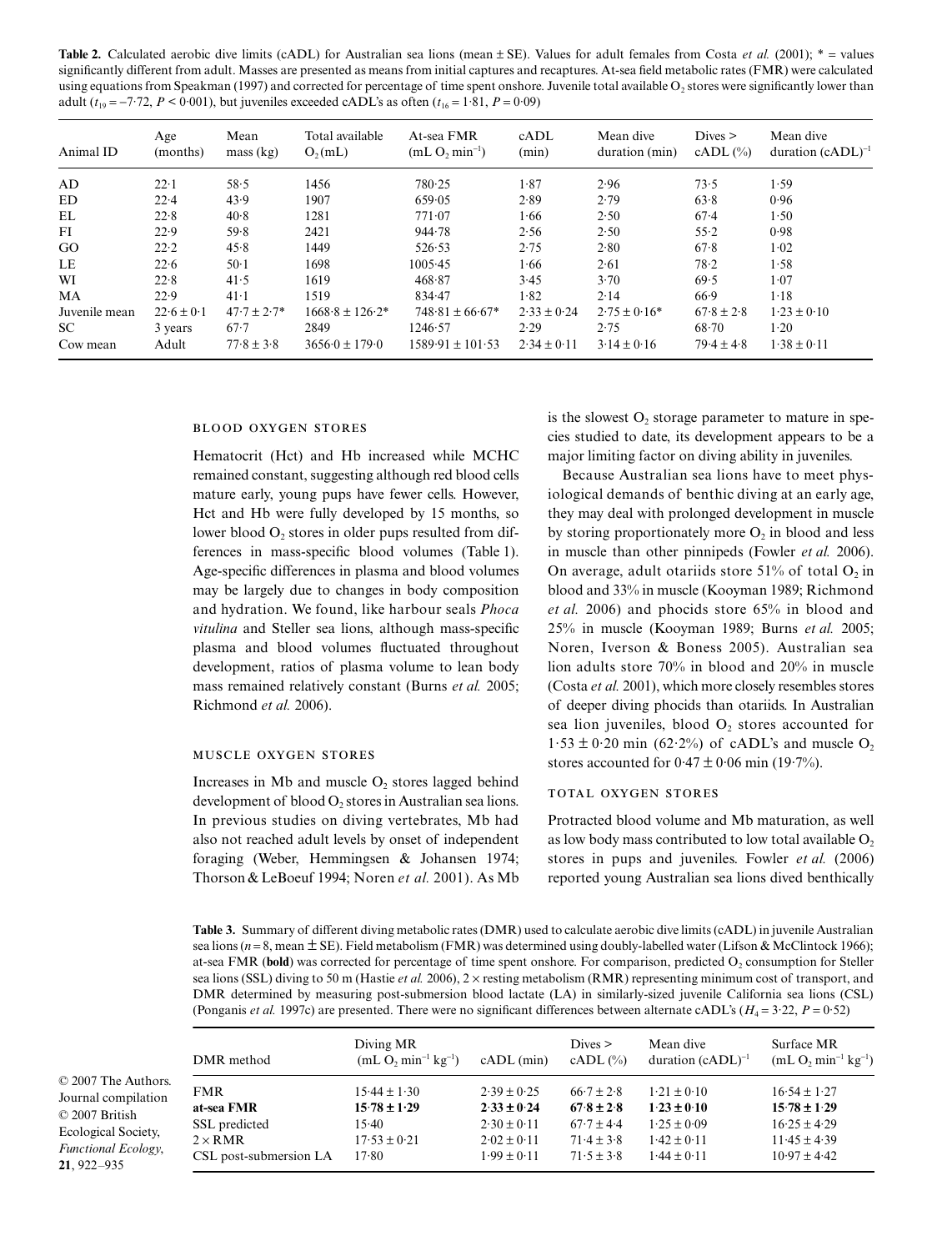



**Fig. 3.** (a) Dive durations and post-dive surface intervals (PDSI) for 23-month Australian sea lions. (b) Duration of eight successive dives and PDSI's, following methods of Horning & Trillmich (1997). There were slights increases in both individual (a) and cumulative PDSI's (b), but no evidence of disproportionate increases. Even when dives durations exceeded 4 min, 90% of PDSI's remained under 2 min.

like adults, but did not achieve adult dive depths or durations. By 23 months, dive behaviour and dive physiology developed to similar percentages of adult capacity: maximum depth was 76% adult depth, maximum duration was 77% adult duration, and total mass-specific  $O_2$  stores were 70% adult stores (Fowler *et al.* 2006). The positive relationship between ontogeny of  $O<sub>2</sub>$  stores and ontogeny of dive performance suggests slow physiological development may constrain foraging capacities (Fig. 2).

Australian sea lions demonstrated the slowest development of total  $O_2$  stores documented to date in mammalian divers and only developed 55% of adult female mass-specific total  $O<sub>2</sub>$  before average weaning. In comparison, 9-month Steller sea lions develop 81% (Richmond *et al.* 2006), 12-week northern elephant seals *Mirounga angustirostris* develop 74% (Thorson & LeBoeuf 1994), 41-day grey seals *Halichoerus grypus* develop 67% (Noren *et al.* 2005) and Weddell seals aged 41–50 days develop 64% (Burns & Castellini 1996) prior to onset of independent foraging. Although exact ages were not available, juvenile New Zealand sea lions *Phocarctos hookeri* developed an estimated

© 2007 The Authors. Journal compilation © 2007 British Ecological Society, *Functional Ecology*, **21**, 922–935

87% (Costa *et al.* 1998) and juvenile California sea lions developed 59% (Kuhn *et al.* 2006).

Galapagos fur seals *Arctocephalus galapagoensis* are the only pinniped with a typical lactation interval longer than Australian sea lions (Trillmich 1986). Horning & Trillmich (1997) found similar development of Hct and Hb in Galapagos fur seals, but did not collect data on blood volume or Mb. However, in the divers studied, species developing total  $O<sub>2</sub>$  stores earlier tend to wean at younger ages (Arnould *et al.* 2003).

## FIELD METABOLIC RATES (FMR)

Field metabolic rates (FMR) for 23-month Australian sea lions were 3·95 times basal metabolic rates (BMR) predicted for adult terrestrial animals of equivalent size (Kleiber 1975). Although this is the first study to measure FMR in a juvenile sea lion, results fall within the range of rates reported for young pinnipeds (phocids: 2·7–6·0 times BMR (Reilly 1991; Kretzmann, Costa & LeBoeuf 1993; Lydersen & Hammill 1993; Lydersen & Kovacs 1996; Lydersen *et al.* 1996), otariids: 3·25–3·84 times BMR (Arnould *et al.* 2003)) and were only slightly higher than FMR's measured for adult Australian sea lions using equivalent methods (Costa & Gales 2003).

This is the second study to calculate at-sea FMR or DMR for an immature pinniped. While we estimated DMR for juvenile Australian sea lions  $(n = 8)$  to be 4·03 times BMR, Lydersen & Hammill (1993) used a value of 5·88 times BMR for ringed seal *P. hispida* pups  $(n=3)$ . This difference cannot be accounted for by differences in body mass  $(18.6 \pm 0.3 \text{ vs } 47.7 \pm 2.7 \text{ kg})$ , as basal metabolism was scaled to mass $0.75$  in both studies. However, ringed seals were studied at a younger age and their higher DMR may reflect immature metabolic control, faster growth rates and/or increased thermoregulatory demands in their arctic environment (Kleiber 1975; Rea & Costa 1992; Lydersen & Hammill 1993).

# CALCULATED AEROBIC DIVE LIMIT (CADL)

Given juvenile Australian sea lions were found to exceed theoretical aerobic limits on 67·8% of dives, there are three possibilities: (i) cADL's were miscalculated; (ii) Australian sea lions are highly adapted to deal with LA; or (iii) this species is operating at or near its physiological limit in a marginal foraging environment (Costa & Gales 2003; Chilvers *et al.* 2006).

#### *(i) cADL's were miscalculated*

To accurately determine cADL's, available  $O_2$  stores and  $O<sub>2</sub>$  use underwater must be known. Although body mass, Hb, Hct, blood volume and Mb were measured, muscle mass and respiratory volumes were estimated from the literature (Kooyman *et al.* 1971, 1983; Richmond *et al.* 2006). We assumed 75% of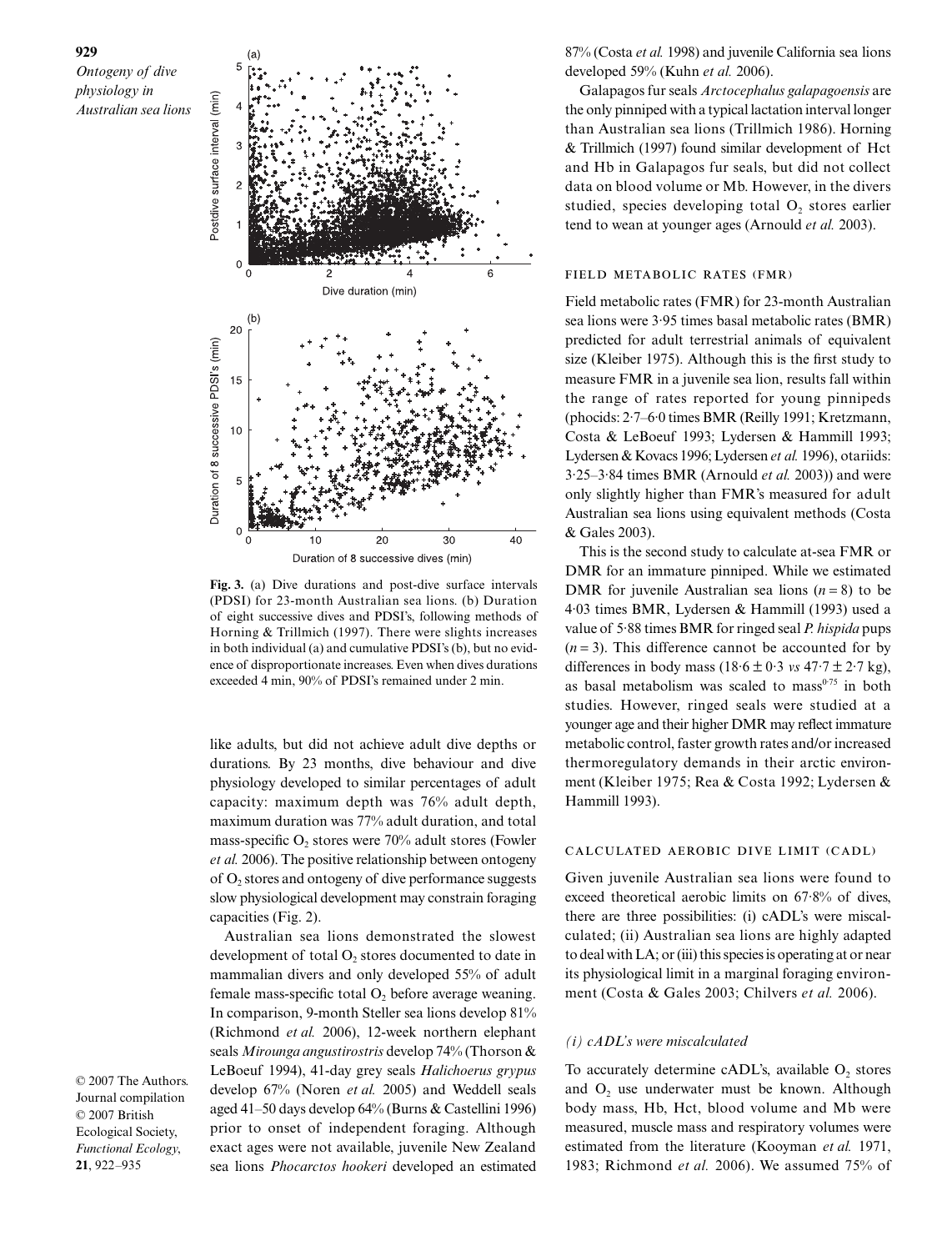arterial  $O_2$  and 100% of muscle  $O_2$  was available during a dive. Our calculations should be conservative and over-estimate ADL as Davis & Kanatous (1999) reported only  $63\%$  of total  $O_2$  stores may be accessible and not all muscle  $O_2$  can be utilized aerobically.

Our approach is supported by an earlier study on California sea lions that measured increases in LA in freely-diving trained animals (Ponganis *et al.* 1997c). Researchers found a close agreement between measured ADL's and cADL's based on estimates of total  $O<sub>2</sub>$ stores similar to presented here (Ponganis *et al.* 1997c). Furthermore, FMR's derived from doubly-labelled water measurements on wild adult females (Costa, Antonelis & DeLong 1990), such as presented here, gave more accurate predictions of ADL than calculations using metabolic rates estimated from flumes.

It is important to note at-sea FMR integrates costs of highly variable surface swimming, diving, digestion and resting. Juvenile DMR may be higher or lower. Behavioural modifications, such as burst and glide locomotion (Skrovan *et al.* 1999; Crocker, Gales & Costa 2000; Williams *et al.* 2000), drift diving (Crocker, LeBoeuf & Costa 1997; Page *et al.* 2005) and 'wait and ambush' hunting tactics (Thompson & Fedak 1993), or physiological adaptations, such as hypometabolism (Castellini *et al.* 1985; Butler & Jones 1997; Butler 2006) and regional hypothermia (Andrews *et al.* 1994; Handrich *et al.* 1997; Bevan *et al.* 2002) may help vertebrates reduce  $O_2$  consumption while diving. During deeper benthic dives, changes in buoyancy and ground effect may lead to reduced stroke frequency and lower DMR (Ponganis & Kooyman 2000).

However, we compared at-sea FMR to a number of different estimates for otariids and found no differences between DMR's and cADL's (Table 3). Furthermore, DMR estimates from the literature resulted in slightly lower cADL's, with juveniles consequently exceeding cADL more often and to a greater extent, so calculations using at-sea FMR appear conservative. We therefore feel until direct measurements can be made, at-sea FMR provides a useful DMR estimate for juvenile Australian sea lions. Additionally, at-sea FMR was used to determine cADL's in adult Australian sea lions, as well as other adult pinnipeds, allowing for internally consistent comparisons (Costa *et al.* 2001, 2004).

#### *(ii) Australian sea lions are highly adapted to deal with LA*

Weddell seals can remain submerged for durations three times their ADL, indicating sufficient  $O_2$  left to supply the nervous system and, to at least some extent, locomotor muscles (Kooyman *et al.* 1980; Butler 2004). Likewise, muscle has probably begun proportional energy production by anaerobic glycolysis at the point of net production of LA (Kooyman 2006). These factors complicate assumptions about  $O<sub>2</sub>$  store management which must be made to calculate cADL. Without measurements of post-dive LA in additional species,

or a better understanding of how divers manage and use  $O_2$ , it is impossible to draw definitive conclusions about LA levels solely from cADL.

There were increases in minimum PDSI's as Australian sea lion juveniles approached maximum dive durations (Fig. 3a, b), which may indicate LA production. However, there was no evidence of extended PDSI's or cumulative effects predicted to clear accumulated LA (G.L. Kooyman & T.G. Kooyman 1995). Lack of extended surface recovery has also been documented in a number of adult penguins and pinnipeds found to dive beyond their cADL, including king penguins *Aptenodytes patagonicus* (Handrich *et al.* 1997), northern elephant seals (Le Boeuf *et al.* 1989), and New Zealand (Crocker *et al.* 2000; Chilvers *et al.* 2006) and Australian sea lions (Costa & Gales 2003). Although these data indicate some species use more aerobic capacity than others, none of these studies were able to measure changes in LA. Results highlight the potentially problematic nature of assuming aerobic dives if PDSI's are not protracted and further research into whether or how these animals exceed their ADL is required. Until direct measurements of post-dive LA are taken, other indirect measurements of effort, such as heart rate or acceleration, would be instructive (Butler *et al.* 1992, 1995; Sato *et al.* 2002).

If Australian sea lions were relying on anaerobic metabolism for the majority of dives, they must be able to buffer, recycle and/or burn LA. As juveniles only exceeded cADL's by a mean factor of 1·23, this would lead to a minor metabolic imbalance of acidosis. Using the Weddell seal as a model, exceeding its 20 min ADL by a factor of  $1.23$  is equivalent to a 25 min dive resulting in a blood LA concentration of c. 2 umol and requiring less than 10 min surface recovery (Kooyman *et al.* 1980). Likewise, resting LA turnover rates ( $26·2 \mu$ mol min<sup>-1</sup> kg<sup>-1</sup>) measured in the more similarlysized harbour seal (40·3 kg) would require 9 min recovery (Davis *et al.* 1991). Yet, only 1·1% of PDSI's reached 9 min for juvenile Australian sea lions. However, relative differences were similar: for 25 min dives, Weddell seals require PDSI's two to three times longer than aerobic dives, while minimum PDSI's for Australian sea lions were 2·2 times longer for dives over cADL's than dives under.

Alternatively, juvenile Australian sea lions could use accumulated LA as substrate on following dives (Castellini *et al.* 1988). One molecule of ATP is produced for each molecule of LA through glycolysis, yet 17 molecules of ATP are produced by subsequent oxidation of one molecule of LA (Fedak & Thompson 1993). Therefore, in the unlikely event juveniles were producing energy exclusively anaerobically during the 0·42 min (25 s) beyond cADL's, it would take 7·10 min  $(0.42 \times 17)$  of aerobic diving using LA as substrate until blood LA returned to normal (Butler 2004). However, harbour seals swimming at  $35\%$  VO<sub>2max</sub> increase LA turnover to 39.7 µmol min<sup>-1</sup> kg<sup>-1</sup>, which would decrease recovery time for a blood LA concentration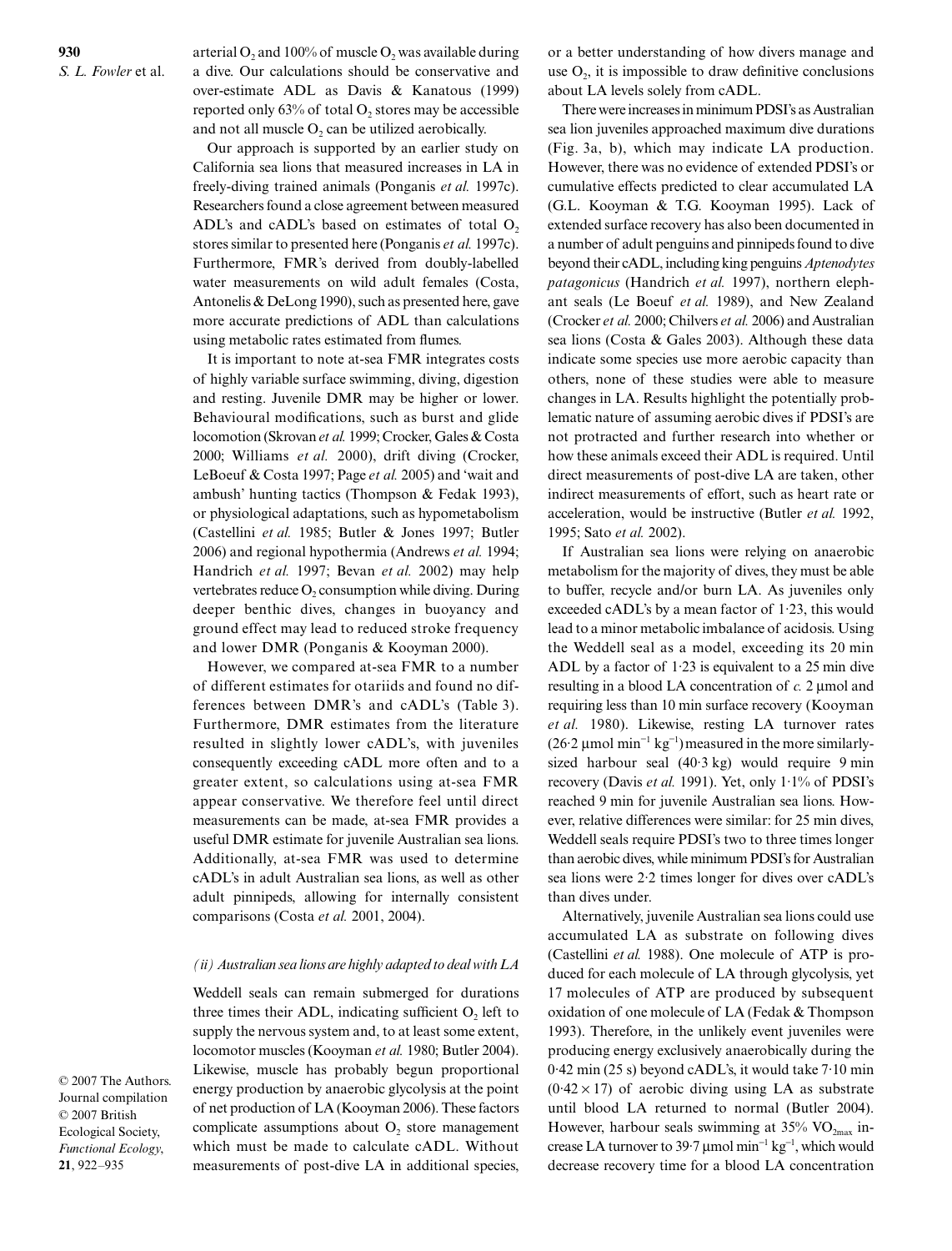

**Fig. 4.** Dive performance defined as ratios between mean dive duration and cADL as a function of mean dive depth for benthic foragers. Symbols represent individual animals. Juvenile Australian sea lions (circled) were added to a figure modified from Costa *et al.* (2004) and did not reach depths typical of other benthic foragers.

of 2 µmol to 5 min; swimming at 50%  $VO_{2max}$  would require a 4 min recovery (Davis *et al.* 1991). With mean dive durations of 2·75 min, juveniles would have to perform 1–3 dives within the cADL following every dive over (Fowler *et al.* 2006). As 67·8% of dives were over, juvenile Australian sea lions may use additional or alternative methods to deal with LA.

Lower Hct, lower blood viscosity and potentially higher lung turn-over rates (due to high flow rates and tidal volumes: Irving, Scholander & Grinnell 1941; Olsen, Hale & Elsner 1969; Matthews 1977) may enable otariids to shorten  $O<sub>2</sub>$  loading and LA clearance times, and recover from anaerobic dives faster than phocids (Kooyman 2006). Smaller, younger animals, such as otariid pups, with higher mass-specific metabolic rates may be able to process LA faster (Brody 1945; Schmidt-Nielsen 1984; Thorson & Le Boeuf 1994). Finally, as Kooyman (2006) suggested for adult Australian sea lions, juveniles spend 32% of time at-sea on the surface, which is a relatively large percentage (potentially clearing LA) compared to other species which regularly exceed cADL's such as southern elephant seals *M. leonina* and only spend 10% of time on the surface (Hindell, Slip & Burton 1991; Fowler *et al.* 2006).

# *(iii) This species is operating at or near its physiological limit in a marginal foraging environment*

Regardless of potential problems, cADL can be a useful conceptual tool for determining foraging effort and efficiency in relation to environmental quality, as well as providing comparisons between different ages, sexes and species (Costa *et al.* 2004; Kooyman 2006). Animals operating well within their physiological capacity are able to draw on reserves to pursue prey deeper, dive longer or extend foraging bouts if necessary (Boyd *et al.* 1994). Both Australian sea lion adults and juveniles appear to operate at or near their physiological

maximum in their present habitat, so the capacity to increase dive depth, duration, or foraging effort would be limited (Costa *et al.* 2001). Additionally, young sea lions do not reach adult dive depths or durations (Fowler *et al.* 2006). Restricted behavioural options would make juveniles even more susceptible to shifts in prey availability.

The ability to exploit different dive depths is important in determining potential foraging habitat, especially for benthic divers such as Australian sea lions (Costa & Gales 2003; Fowler *et al.* 2006). One limitation of benthic foraging is restricted available habitat due to the finite extent of continental shelves. This limitation is even more severe for pups that cannot or do not reach adult depths. Although juvenile Australian sea lions exceeded cADL's on the majority of dives and to similar extents as adult Australian sea lions, New Zealand sea lions and Australian fur seals *A. pusillus doriferus*, they did not achieve depths typical of other benthic foragers (Costa *et al.* 2004; Fig. 4).

# **IMPLICATIONS**

Relative to many other species, which exceed theoretical ADL's on 4%–10% of dives, Australian sea lions use more metabolic scope to forage (Gentry, Kooyman & Goebel 1986; Feldkamp, Long & Antonelis 1989; Boyd & Croxall 1996). Additionally, Australian sea lions demonstrate the slowest development of  $O<sub>2</sub>$ stores during one of the longest lactation periods, strongly supporting the idea that rates of  $O_2$  development are related to investment duration in pinnipeds (Arnould *et al.* 2003). With restricted access to benthic habitat and limited behavioural options, juvenile Australian sea lions appear particularly susceptible to resource limitation. Shallower dive depths would also restrict juveniles to near-shore waters, which would increase interaction risks with fisheries. These results have potential implications for the conservation and management of other species, especially those that forage benthically, such as New Zealand, Steller, and southern sea lions *Otaria flavescens* and Australian fur seals (Werner & Campagna 1995; Merrick & Loughlin 1997; Costa *et al.* 2004), as well as for benthically foraging seabirds such as penguins and cormorants (Croxall *et al.* 1991; Bost, Puetz & Lage 1994; Gremillet *et al.* 1998; Tremblay & Cherel 2000). Although development of oxygen stores have not been well studied in these species, ontogeny may constrain diving behaviour and limit potential foraging habitat, making young divers more susceptible to resource limitation.

Successful juvenile recruitment is critical for a long-lived species with a low reproductive rate, small total population and small breeding colony size (Environmental Protection and Biodiversity Conservation Act 1999). The recent listing of Australian sea lions as threatened was in response to poor population performance across their range, in stark contrast to the rapidly recovering sympatric New Zealand fur seal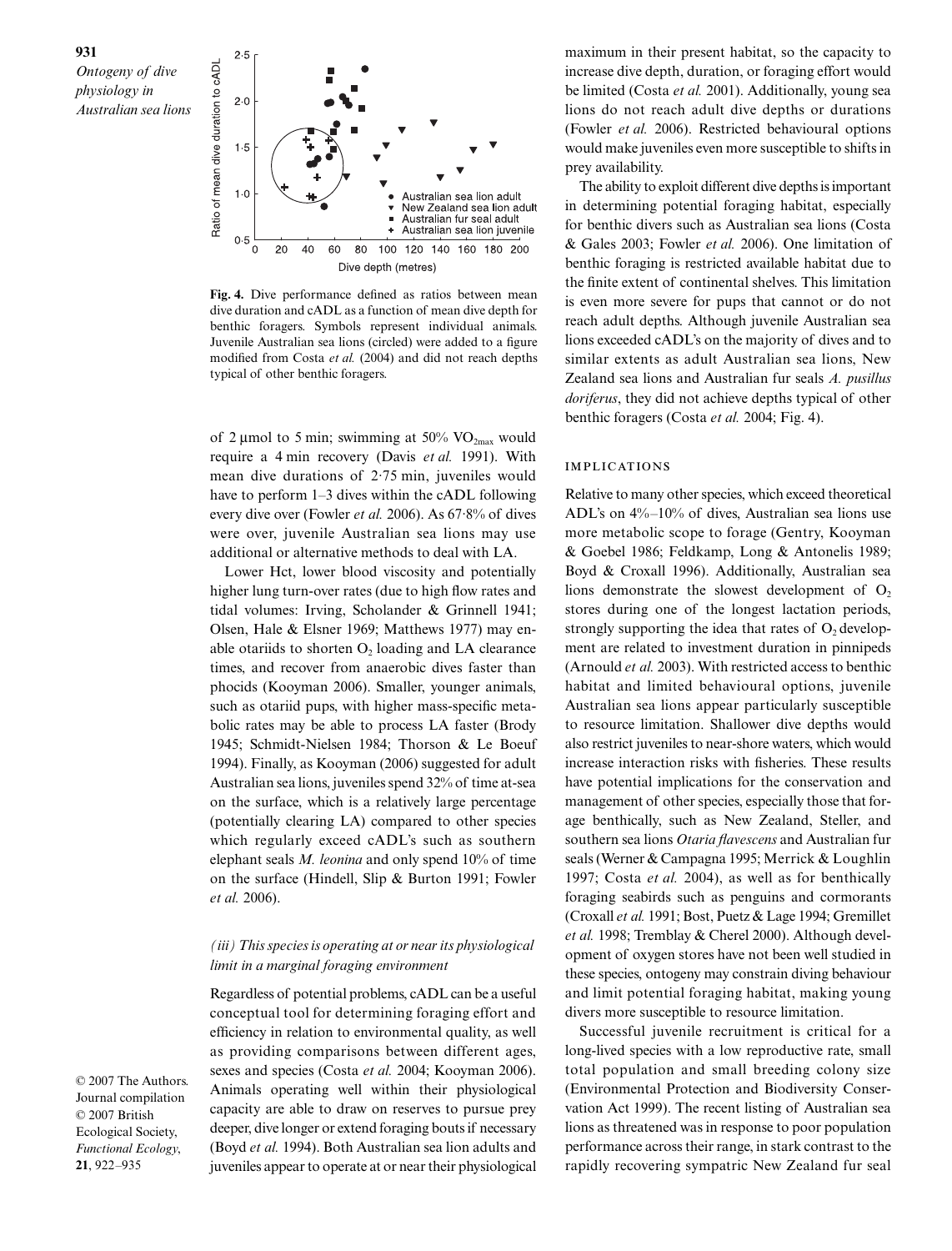**932** *S. L. Fowler* et al. *A. forsteri* (Gales, Haberley & Collins 2000). Lack of physiological reserves for juvenile Australian sea lions may be a major limitation on population potential. Our results suggest slow development of oxygen stores limits diving ability in juvenile Australian sea lions, and similar to adults, juveniles are working at or near their physiological capacity.

# **Acknowledgements**

This work was supported by UC MEXUS, NSF AAAS WISC, JEB, ONR, Wildlife Computers, National Geographic, Myers Oceanographic and Marine Biology Trust, AMNH Lerner Grey, ACS, Friends of LML, Project AWARE, Sigma Xi, Sealink, Clairol, South Australia National Parks and Wildlife. The following people provided invaluable field assistance: Seal Bay Conservation Park staff, D. Higgins, N. Rourke, D. Needham, Melbourne Zoo (S. Blanchard, G. McDonald), Z. Boland, C. Farber, J. Gibbens, H. Mostman, S. Sataar, S. Simmons, Y. Tremblay, M. Weise. S. Shaffer, S. Villegas, M. Weise provided assistance with laboratory analyses. J. Estes, H. Fowler, K. J. Fowler, G. Kooyman, T. Williams, Costa lab group provided helpful comments. Research was carried out under South Australian Department for Environment and Heritage permit #G24475–2, Wildlife Ethics Committee permit #4/2001. Research protocols were approved by Prevention of Cruelty to Animals Act 1985 (Australia), Chancellor's Animal Research Committee (UCSC: #Cost01·01).

# **References**

- Andrews, R.D., Jones, D.R., Williams, J.D., Crocker, D.E., Costa, D.P. & Le Boeuf, B.J. (1994) Thermoregulation and metabolism in freely diving northern elephant seals. *FASEB* **8**, A2.
- Arnould, J.P.Y. & Boyd, I.L. (1996) The relationship between foraging behaviour and energy expenditure in Antarctic fur seals. *Journal of Zoology London* **239**, 769–782.
- Arnould, J P.Y., Luque, S.P., Guinet, C., Costa, D.P., Kingston, J. & Shaffer, S.A. (2003) The comparative energetics and growth strategies of sympatric Antarctic and subantarctic fur seal pups at Îles Crozet. *Journal of Experimental Biology* **206**, 4497–4506.
- Bevan, R.M., Butler, P.J., Woakes, A.J. & Boyd, I.L. (2002) The energetics of gentoo penguins, *Pygoscelis papua*, during the breeding season. *Functional Ecology* **16**, 175–190.
- Bost, C.A., Puetz, K. & Lage J. (1994) Maximum diving depth and diving patterns of the gentoo penguin *Pygoscelis papua* at the Crozet Islands. *Marine Ornithology* **22**, 237–244.
- Boyd, I.L., Arnould, J.P.Y., Barton, T. & Croxall, J.P. (1994) Foraging behaviour of Antarctic fur seals during periods of contrasting prey abundance. *Journal of Animal Ecology* **63**, 703–713.
- Boyd, I.L. & Croxall, J.P. (1996) Dive durations in pinnipeds and seabirds. *Canadian Journal of Zoology* **74**, 1696–1705. Brody, S. (1945) *Bioenergetics and Growth with Special Reference*

Journal compilation © 2007 British Ecological Society, *Functional Ecology*, **21**, 922–935

© 2007 The Authors.

- *to the Efficiency Complex in Domestic Animals*. Hafner Press, New York. Burns, J.M. (1999) The development of diving behaviour in
	- juvenile Weddell seals: pushing physiological limits in order to survive. *Canadian Journal of Zoology* **77**, 737–747.
- Burns, J.M. & Castellini, M.A. (1996) Physiological and behavioural determinants of the aerobic dive limit in Weddell seal (*Leptonychotes weddellii*) pups. *Journal of Comparative Physiology B* **166**, 473–483.
- Burns, J.M., Costa, D.P., Frost, K. & Harvey, J.T. (2005) Development of body oxygen stores in harbour seals: effects of age, mass, and body composition. *Physiological and Biochemical Zoology* **78**, 1057–1068.
- Butler, P.J. (2004) Metabolic regulation in diving birds and mammals. *Respiratory Physiology and Neurobiology* **141**, 297–315.
- Butler, P.J. (2006) Aerobic dive limit. What is it and is it always used appropriately? *Comparative Biochemistry and Physiology, Part A* **145**, 1–6.
- Butler, P.J., Bevan, R.M., Woakes, A.J., Croxall, J.P. & Boyd, I.L. (1995) The use of data loggers to determine the energetics and physiology of aquatic birds and mammals. *Brazilian Journal of Medical and Biological Research* **28**, 1307–1317.
- Butler, P.J. & Jones, D.R. (1997) The physiology of diving of birds and mammals. *Physiological Reviews* **77**, 837–899.
- Butler, P.J., Woakes, A.J., Boyd, I.L. & Kanatous, S. (1992) Relationship between heart rate and oxygen consumption during steady-state swimming in California sea lions. *Journal of Experimental Biology* **170**, 35–42.
- Castellini, M.A., Davis, R.W. & Kooyman, G.L. (1988) Blood chemistry regulation during repetitive diving in Weddell seals. *Physiological Zoology* **61**, 379–386.
- Castellini, M.A., Murphy, B.J., Fedak, M.A., Ronald, K., Gofton, N & Hochachka, P.W. (1985) Potentially conflicting metabolic demands of diving and exercise in seals. *Journal of Applied Physiology* **58**, 392–399.
- Castellini, M.A. & Somero, G.N. (1981) Buffering capacity of vertebrate muscle: correlations with potentials for anaerobic function. *Journal of Comparative Physiology B* **143**, 191– 198.
- Chilvers, B.L., Wilkinson, I.S., Duignan, P.J. & Gemmell, N.J. (2006) Diving to extremes: are New Zealand sea lions (*Phocarctos hookeri*) pushing their limits in a marginal habitat? *Journal of Zoology* **269**, 233–240.
- Costa, D.P. (1991) Reproductive and foraging energetics of pinnipeds: implications for life history patterns. *Behaviour of Pinnipeds* (ed. D. Renouf), pp. 300–344. Chapman & Hall, London.
- Costa, D.P. (1993) The secret life of marine mammals: novel tools for studying their behaviour and biology at sea. *Oceanography* **6**(3), 120–128.
- Costa, D.P., Antonelis, G.P. & DeLong, R.L. (1990) Effects of El Niño on the foraging energetics of the California sea lion. *Effects of El Niño on Pinnipeds* (eds F. Trillmich & K. Ono), pp. 156–165. Springer-Verlag, Berlin.
- Costa, D.P. & Gales, N.J. (2003) Energetics of a benthic diver: seasonal foraging ecology of the Australian sea lion, *Neophoca cinerea*. *Ecological Monographs* **73**(1), 27–43.
- Costa, D.P., Gales, N.J. & Crocker, D.E. (1998) Blood volume and diving ability of the New Zealand Sea Lion, *Phocarctos hookeri*. *Physiological Zoology* **71**(2), 208–213.
- Costa, D.P., Gales, N.J. & Goebel, M.E. (2001) Review: aerobic dive limit: how often does it occur in nature? *Comparative Biochemistry and Physiology, Part A* **129**, 771–783.
- Costa, D.P., Kuhn, C.E., Weise, M.J., Shaffer, S.A. & Arnould, J.P.Y. (2004) When does physiology limit the foraging behaviour of freely diving mammals? *International Congress Series* **1275**, 359–366.
- Costa, D.P. & Sinervo, B. (2004) Field Physiology: physiological insights from animals in nature. *Annual Review Physiology* **66**, 209–238.
- Crocker, D.E., Gales, N.J. & Costa, D.P. (2000) Swimming speed and foraging energetics of New Zealand sea lions, *Phocarctos hookeri*. *Journal of Zoology London* **254**, 267–277.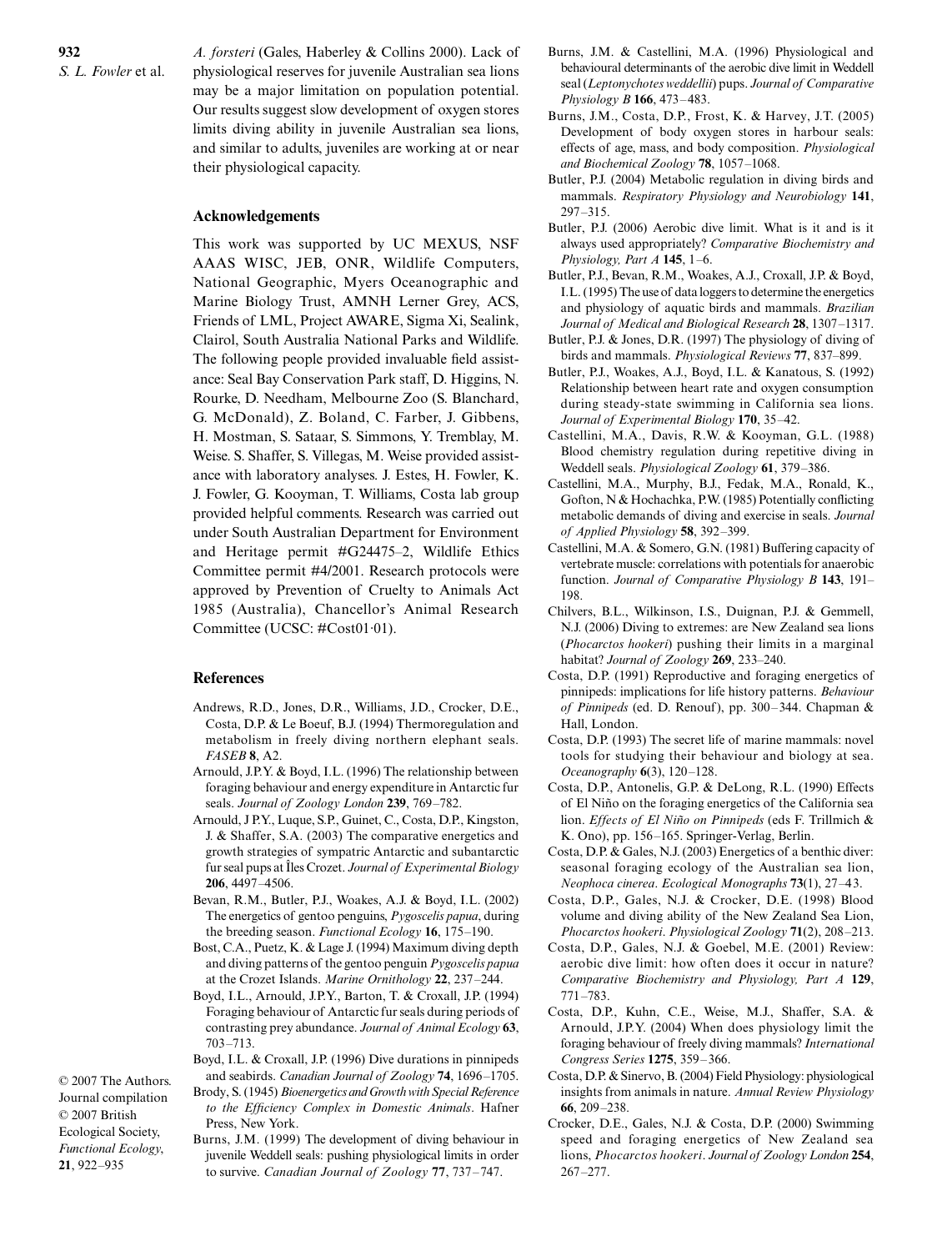© 2007 The Authors. Journal compilation © 2007 British Ecological Society, *Functional Ecology*, **21**, 922–935

- Crocker, D.E., LeBoeuf, B.J. & Costa, D.P. (1997) Drift diving in female northern elephant seals: implications for food processing. *Canadian Journal of Zoology* **75**, 27–39.
- Croxall, J.P., Naito, Y., Kato, A., Rothery, P. & Briggs D.R. (1991) Diving patterns and performance in the Antarctic blue-eyed shag *Phalacrocorax atriceps*. *Journal of Zoology London* **225**, 177–200.
- Davis, B.J. (1991) Developmental changes in the blood oxygen transport system of Kemp–Ridley sea turtles, *Lepidochelys kempi*. *Canadian Journal of Zoology* **69**(10), 2660–2666.
- Davis, R.W., Castellini, M.A., Williams, T.M. & Kooyman, G.L. (1991) Fuel homeostasis in the harbour seal during submerged swimming. *Journal of Comparative Physiology B* **160**, 627–635.
- Davis, R.W. & Kanatous, S.B. (1999) Convective oxygen transport and tissue oxygen consumption in Weddell seals during aerobic dives. *Journal of Experimental Biology* **202**, 1091–1113.
- Dolphin, W.F. (1988) Foraging dive patterns of humpback whales, *Megaptera novaeangliae*, in southeast Alaska: a cost-benefit analysis. *Canadian Journal of Zoology* **66**, 2432–2441.
- El-Sayed H., Goodall, S.R. & Hainsworth, R. (1995) Reevaluation of the Evans blue dye dilution method of plasma volume measurement. *Clinical Laboratory Haematology* **17**, 189–194.
- Fedak, M.A. & Thompson, D. (1993) Behavioural and physiological options in diving seals. *Symposium Zoological Society London* **66**, 333–348.
- Feldkamp, S.D. (1987) Swimming in the California sea lion: morphometrics, drag, and energetics. *Journal of Experimental Biology* **131**, 117–135.
- Feldkamp, S.D., Long, R.L. & Antonelis, G.A. (1989) Diving patterns of California sea lions, *Zalophus californianus*. *Canadian Journal of Zoology* **67**, 872–883.
- Foldager, N. & Blomqvist, C.G. (1991) Repeated plasma volume determination with the Evans blue dye dilution technique: the method and a computer program. *Computational Biological Medicine* **21**(1/2), 35–41.
- Fowler, S.L. (2005) *Ontogeny of diving in the Australian sea lion*. *PhD thesis*, University of California, Santa Cruz.
- Fowler, S.L., Costa, D.P., Arnould, J.P.Y., Gales, N.J. & Kuhn, C.E. (2006) Ontogeny of diving behaviour in the Australian sea lion: trials of adolescence in a late bloomer. *Journal of Animal Ecology* **72**(2), 358–367.
- Gales, N.J., Haberley, B. & Collins, P. (2000) Changes in the abundance of New Zealand fur seals, *Arctocephalus forsteri*, in Western Australia. *Wildlife Research* **26**, 165–168.
- Gales, N.J. & Mattlin, R.H. (1998) Fast, safe, field-portable gas anaesthesia for otariids. *Marine Mammal Science* **14**, 355–361.
- Gales, N.J., Shaughnessy, P.D. & Dennis, T.E. (1994) Distribution, abundance, and breeding cycle of the Australian sea lion, *Neophoca cinerea* (Mammalia: Pinnipedia). *Journal of Zoology* **234**, 353–370.
- Gentry, R.L., Kooyman, G.L. & Goebel, M.E. (1986) Feeding and diving behaviour of northern fur seals. *Fur Seals: Maternal Strategies on Land and at Sea* (eds R.L. Gentry & G.L. Kooyman), pp. 61–78. Princeton University Press, Princeton.
- Greaves, D.K., Schreer, J.R., Hammill, M.O. & Burns, J.M. (2005) Diving heart rate development in postnatal harbour seals, *Phoca vitulina*. *Physiological and Biochemical Zoology* **78**(1), 9–17.
- Gremillet, D., Argentin, G., Schulte, B. & Culik, B.M. (1998) Flexible foraging techniques in breeding cormorants *Phalacrocorax carbo* and shags *Phalacrocorax aristotelis*: benthic or pelagic feeding. *Ibis* **140**, 113–119.
- Handrich, Y., Bevan, R.M., Charrassin, J.B., Butler, P.J., Pütz, K., Woakes, A.J., Lage, J. & LeMaho, Y. (1997)

Hypothermia in foraging king penguins. *Nature* **388**, 64–67.

- Hastie, G.D., Rosen, D.A.S. & Trites, A.W. (2006) The influence of depth on a breath-hold diver: predicting the diving metabolism of Steller sea lions (*Eumetopias jubatus*). *Journal of Experimental Marine Biology and Ecology* **336**, 163–170.
- Higgins, L.V. (1993) The nonannual, nonseasonal breeding cycle of the Australian sea lion, *Neophoca cinerea*. *Journal of Mammalogy* **74**(2), 270–274.
- Hindell, M.A., Slip, D.J. & Burton, H.R. (1991) The diving behaviour of adult male and female southern elephant seals *Mirounga leonina* (Pinnipedia, Phocidae). *Australian Journal of Zoology* **39**(5), 595–619.
- Horning, M. & Trillmich, F. (1997) Development of haemoglobin, hematocrit and erythrocyte values in Galapagos fur seals. *Marine Mammal Science* **13**(1), 100–113.
- Hurley, J.A. & Costa, D.P. (2001) Standard metabolic rate at the surface and during trained submersions in adult California sea lions (*Zalophus californianus*). *Journal of Experimental Biology* **204**, 3273–3281.
- ICSH (1967) International Committee for Standardization in Haematology. *Journal of Clinical Pathology* **31**, 139.
- Irving, L., Scholander, P.F. & Grinnell, S.W. (1941) The respiration of the porpoise (*Tursiops truncatus*). *Journal of Cellular and Comparative Physiology* **17**, 145–168.
- Iverson, S.J., Frost, K. & Lang, S.L.C. (2002) Fat content and fatty acid composition of forage fish and invertebrates in Prince William Sound, Alaska: factors contributing to among and within species variability. *Marine Ecology Progress Series* **241**, 161–181.
- Jørgensen, C., Lydersen, C., Brix, O. & Kovacs, K.M. (2001) Diving development in nursing harbour seal pups. *Journal of Experimental Biology* **204**, 3993–4004.
- Keijer, E. & Butler, P.J. (1982) Volumes of the respiratory and circulatory systems in tufted and mallard ducks. *Journal of Experimental Biology* **101**, 213–220.
- Kleiber, M. (1975) *The Fire of Life*. Krieger Publishing, New York.
- Kooyman, G.L. (1989) Diverse divers: physiology and behaviour. *Zoophysiology Series, vol. 23* (eds K. Johansen & D.S. Farner). Springer-Verlag, Berlin.
- Kooyman, G.L. (2006) Mysteries of adaptation to hypoxia and pressure in marine mammals. *Marine Mammal Science* **22**(3), 507–526.
- Kooyman, G.L., Castellini M.A., Davis R.W. & Maue R.A. (1983) Aerobic diving limits of immature Weddell seals. *Journal of Comparative Physiology* **151**, 171–174.
- Kooyman, G.L., Kerum, D.H., Campbell, W.B. & Wright, J.J. (1971) Pulmonary function in freely diving Weddell seals (*Leptonychotes weddellii*). *Respiratory Physiology* **12**, 271– 282.
- Kooyman, G.L. & Kooyman, T.G. (1995) Diving behaviour of emperor penguins nurturing chicks at Coulman Island, Antarctica. *Condor* **97**, 536–549.
- Kooyman, G.L. & Ponganis, P.J. (1998) The physiological basis of diving to depth: birds and mammals. *Annual Review Physiology* **60**, 19–32.
- Kooyman, G.L., Wahrenbrock, E.A., Castellini, M.A, Davis, R.W. & Sinnet, E.E. (1980) Aerobic and anaerobic metabolism during voluntary diving in Weddell seals: evidence of preferred pathways from blood chemistry and behaviour. *Journal of Comparative Physiology B* **138**, 335– 346.
- Kretzmann, M.B., Costa, D.P. & LeBoeuf, B.J. (1993) Maternal energy investment in elephant seal pups: evidence for sexuality? *American Naturalist* **141**, 466–480.
- Kuhn, C.E., Aurioles-Gamboa, D., Weise, M.J. & Costa, D.P. (2006) Oxygen stores of California sea lion pups: implications for diving ability. *Proceedings of the 22nd Wakefield*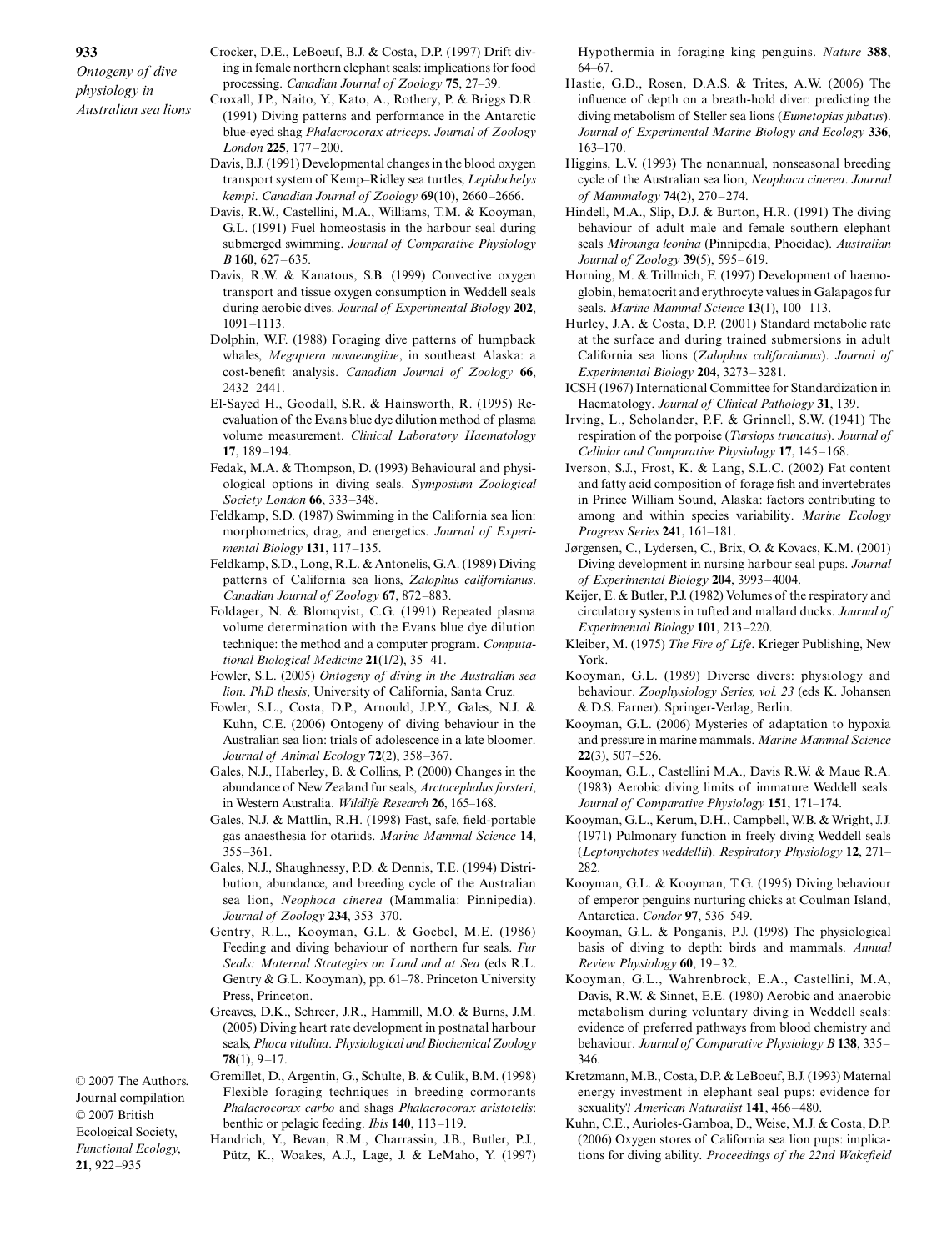*Fisheries Symposium, Sea Lions of the World: Conservation and research in the 21st century* (eds A.W. Trites, S.K. Atkinson, D.P. DeMaster, L.W. Fritz, T.S. Gelatt, L.D. Rea & K.M. Wynne), pp. 31–44. Alaska Sea Grant Program, Alaska.

- Le Boeuf, B.J., Naito, Y., Huntley, A.C. & Asaga, T. (1989) Prolonged, continuous, deep diving by northern elephant seals. *Canadian Journal of Zoology* **67**, 2514–2519.
- Lenfant, C., Johansen K. & Torrance J.D. (1970) Gas transport and oxygen storage capacity in some pinnipeds and the sea otter. *Respiratory Physiology* **9**, 277–286.
- Lifson, N. & McClintock, R. (1966) Theory of use of the turnover rates of body water for measuring energy and material balance. *Journal of Theoretical Biology* **12**, 46–74.
- Lydersen, C. & Hammill, M.O. (1993) Activity, milk intake and energy consumption in free-living ringed seal (*Phoca hispida*) pups. *Journal of Comparative Physiology B* **163**, 433–438.
- Lydersen, C. & Kovacs, K.M. (1996) Energetics of lactation in harp seals (*Phoca groenlandica*) from the Gulf of St. Lawrence, Canada. *Journal of Comparative Physiology B* **116**, 295–304.
- Lydersen, C., Kovacs, K.M., Hammill, M.O. & Gjertz, I. (1996) Energy intake and utilization by nursing bearded seal (*Erignathus barbatus*) pups from Svalbard, Norway. *Journal of Comparative Physiology B* **166**, 405–411.
- Matthews, R. (1977) *Pulmonary mechanics of California sea lions*, *Zalophus californianus. MS thesis*, San Diego State University.
- Merrick, R.L. & Loughlin, T.R. (1997) Foraging behaviour of adult female and young-of-the-year Steller sea lions in Alaskan waters. *Canadian Journal of Zoology* **75**, 776–786.
- Nagy, K.A. & Costa, D.P. (1980) Water flux in animals: analysis of potential errors in the tritiated water method. *American Journal of Physiology* **238**, R454–R465.
- Noren, S.R., Iverson, S.J. & Boness, D.J. (2005) Development of the blood and muscle oxygen stores in grey seals (*Halichoerus grypus*): implications for juvenile diving capacity and the necessity of a terrestrial postweaning fast. *Physiological and Biochemical Zoology* **78**(4), 482–490.
- Noren, S.R., Williams, T.M., Pabst, D.A., McLellan, W.A. & Dearolf, J.L. (2001) The development of diving in marine endotherms: preparing the skeletal muscles of dolphins, penguins, and seals for activity during submergence. *Journal of Comparative Physiology B* **171**, 127–134.
- Oftedal, O.T., Iverson, S.J. & Boness, D.J. (1987) Milk and energy intakes of suckling California sea lion (*Zalophus californianus*) pups in relation to sex, growth, and predicted maintenance requirements. *Physiological Zoology* **60**, 560– 575.
- Olsen, C., Hale, F. & Elsner, R. (1969) Mechanics of ventilation in the pilot whale. *Respiratory Physiology* **7**, 137–149.
- Page, B., McKenzie, J., Hindell, M.A. & Goldsworthy, S.D. (2005) Drift dives by male New Zealand fur seals (*Arctocephalus forsteri*). *Canadian Journal of Zoology* **83**, 293–300.
- Ponganis, P.J. & Kooyman, G.L. (2000) Diving physiology of birds: a history of studies on polar species. *Comparative Biochemistry and Physiology A* **126**, 143–151.
- Ponganis, P.J., Kooyman, G.L. & Castellini, M.A. (1993) Determinants of the aerobic dive limit of Weddell seals: Analysis of diving metabolic rates, postdive end tidal *PO2's* and blood and muscle oxygen stores. *Physiological Zoology* **66**, 732–749.
- Ponganis, P.J., Kooyman, G.L., Baranov, E.A., Thorson, P.H. & Stewart, B.S. (1997a) The aerobic submersion limit of Baikal seals, *Phoca sibirica*. *Canadian Journal of Zoology* **75**, 1323–1327.

Journal compilation © 2007 British Ecological Society, *Functional Ecology*, **21**, 922–935

© 2007 The Authors.

Ponganis, P.J., Kooyman, G.L., Starke, L.N., Kooyman, C.A. & Kooyman, T.G. (1997b) Post-dive blood lactate concentration in emperor penguins, *Aptenodytes forsteri. Journal of Experimental Biology* **200**, 1623–1626.

- Ponganis, P.J., Kooyman, G.L., Sartoris, D. & Jobsis, P. (1992) Pinniped splenic volumes. *American Journal of Physiology* 262, R322-R325.
- Ponganis, P.J., Kooyman, G.L. & Winter, L.M. (1997c) Heart rate and plasma lactate responses during submerged swimming and trained diving in California seal lions *Zalophus californianus*. *Journal of Comparative Physiology* **167**, 9–16.
- Ponganis, P.J., Starke, L.N., Horning, M. & Kooyman, G.L. (1999) Development of diving capacity in emperor penguins. *Journal of Experimental Biology* **202**, 781–786.
- Rea, L.D. & Costa, D.P. (1992) Changes in standard metabolism during long-term fasting in northern elephant seal pups (*Mirounga angustirostris*). *Physiological Zoology* **65**, 97–111.
- Reilly, J.J. (1991) Adaptation to prolonged fasting in free-living weaned grey seal pups. *American Journal of Physiology* **260**, R267–R272.
- Reynafarje, B. (1963) Simplified method for the determination of myoglobin. *Journal of Laboratory Clinical Medicine* **61**, 138–145.
- Richmond, J.P., Burns, J.M. & Rea, L.D. (2006) Ontogeny of total body oxygen stores and aerobic dive potential in Steller sea lions (*Eumetopias jubatus*). *Journal of Comparative Physiology B* **176**, 535–545.
- Ridgway, S.H. & Johnston, D.G. (1966) Blood oxygen and ecology of porpoises of three genera. *Science* **151**, 456– 458.
- Sato, K., Naito, Y., Kato, A., Niizuma, Y., Watanuki, Y., Charrassin, J.B., Bost, C.A., Handrich, Y. & Le Maho, Y. (2002) Buoyancy and maximal diving depth in penguins: do they control inhaling air volume? *Journal of Experimental Biology* **205**, 1189–1197.
- Schmidt-Nielsen, K. (1984) *Scaling: Why is Body Size So Important?* Cambridge University Press, Cambridge.
- Schmidt-Nielsen, K. (1997) *Animal Physiology: Adaptation and Environment*. Cambridge University Press, Cambridge.
- Shaffer, S.A., Costa, D.P., Williams, T.M. & Ridgway, S.H. (1997) Diving and swimming performance of white whales, *Delphinapterus leucas*: an assessment of plasma lactate, blood gas levels, and respiratory rates. *Journal of Experimental Biology* **200**, 3091–3099.
- Skrovan, R.C., Williams, T.M., Berry, P.S., Moore, P.W. & Davis, R.W. (1999) The diving physiology of bottlenose dolphins (*Tursiops truncatus*) II. Biomechanics and changes in buoyancy at depth. *Journal of Experimental Biology* **202**, 2749–2761.
- Sparling, C.E. & Fedak, M.A. (2004) Metabolic rates of captive grey seals during voluntary diving. *Journal of Experimental Biology* **207**(10), 1615–1624.
- Speakman, J.R. (1997) *Doubly-labelled Water: Theory and Practice*. Chapman & Hall, London.
- Thompson, D. & Fedak, M.A. (1993) Cardiac responses of grey seals during diving at sea. *Journal of Experimental Biology* **174**, 139–164.
- Thorson, P.H. & LeBoeuf, B.J. (1994) Developmental aspects of diving in northern elephant seal pups. *Elephant Seals: Population Ecology, Behaviour, and Physiology* (eds B.J. LeBoeuf & R.M. Laws), pp. 271–289. University of California Press, Berkeley.
- Tremblay, Y. & Cherel, Y. (2000) Benthic and pelagic dives: a new foraging behaviour in rockhopper penguins. *Marine Ecology Progress Series* **204**, 257–267.
- Trillmich, F. (1986) Maternal investment and sex-allocation in the Galápagos fur seal, *Arctocephalus galapagoensis*. *Behavioural Ecology and Sociobiology* **19**, 157–164.
- Weber, R.E., Hemmingsen, E.A. & Johansen, K. (1974) Functional and biochemical studies of penguin myoglobin. *Comparative Biochemistry and Physiology B* **49**, 197–214. Werner, R. & Campagna, C. (1995) Diving behaviour of